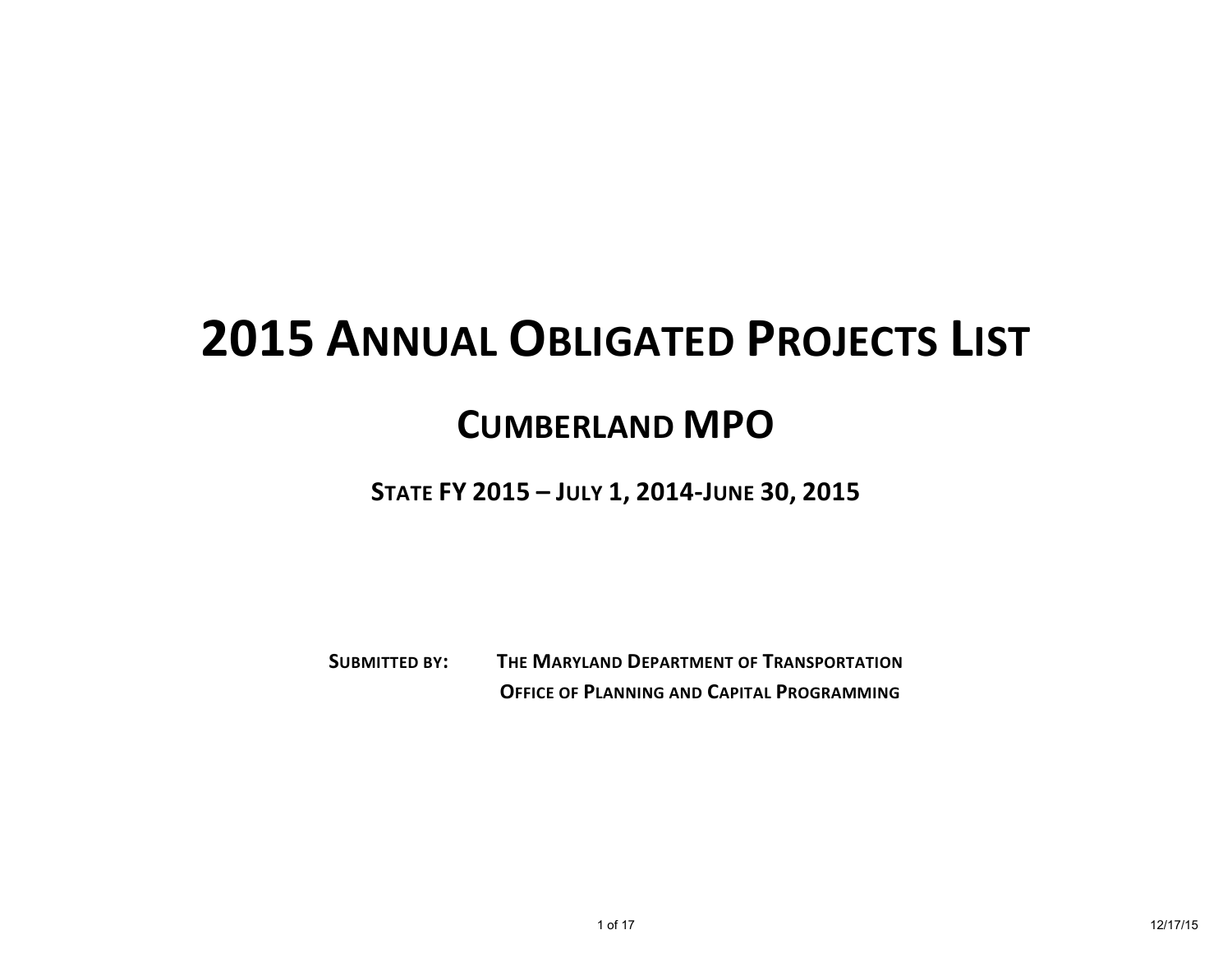| Route  | Federal #/<br><b>FAP</b> | <b>Contract#</b> | <b>Project Description</b>                                      | <b>Fed Obligations</b> | Appr. Code<br>/Fund Type | <b>Oblig Date</b>  | <b>TIP/STIP Reference</b>                                                                                |
|--------|--------------------------|------------------|-----------------------------------------------------------------|------------------------|--------------------------|--------------------|----------------------------------------------------------------------------------------------------------|
|        |                          |                  | <b>Bridge Replacement and Rehabilitation (Fund 80)</b>          |                        |                          |                    |                                                                                                          |
| MD 956 | 1022022                  | AL459C21         | REHAB BR 01098 OVER POTOMAC RIVER (DECK)                        | 40,000.00 M240         |                          | 3/3/2015 09-6      |                                                                                                          |
| MD 47  | 1021005                  | AL360C21         | BRIDGE 01004300 OVER NORTH BRANCH                               | 600,000.00 H250        |                          | 10/17/2014 05-00.8 |                                                                                                          |
|        | P00A851                  | AL443C51         | TC11-8 BRIDGES ON MD 936, I-68, MD 36                           | $(18, 304.00)$ Q250    |                          | 10/29/2014 09-6    |                                                                                                          |
| $I-68$ | 0682044                  | AL421B51         | TC125-BR 0110200/CSX, BR0110300/PATTERSO                        | 59,923.52 L1CE         |                          | 1/13/2015 09-6     |                                                                                                          |
| MD 144 | 1396002                  | AL398B21         | BRIDGE 0109100 ON MD 144 OVER EVITTS CRK                        | 140,000.00 L25E        |                          | 3/26/2015 09-6     |                                                                                                          |
| MD 36  | 2071039                  | AL324B51         | TC11-BR 116600 ON MD 3 OVER KOONTZ RUN                          | 17,692.00 L1CE         |                          | 1/21/2015 09-6     |                                                                                                          |
|        | 2071036                  | AL306B31         | M36 BR #10104 OVER GEORGES CREEK - BRIDGE<br><b>REPLACEMENT</b> | $(12,734.89)$ L1CO     |                          | 10/20/2014 09-6    |                                                                                                          |
|        | 000A851                  | AL443B51         | TC11-9 BRIDGES ON MD 936, I-68, MD 36                           | (987,272.00) L1CE      |                          | 10/29/2014 09-6    |                                                                                                          |
|        | 000A962                  | AW088B51         | TC13-6 BRIDGES ON ROUTES MD 80 AND I-270                        | 8,354.88 L1CE          |                          |                    | BRTB 60-9310-13; CAMPO 09-6; HEPMPO W2014-<br>1/26/2015 08; RU Bridge; SWMPO 9-4; TPB 3081; WILMAPCO 3   |
|        | 000A064                  | AT726B21         | <b>STREAM MONITORING PROG FOR BRIDGE REPL</b>                   | $(17,864.46)$ Q120     |                          |                    | BRTB 60-9310-13; CAMPO 09-6; HEPMPO W2014-<br>8/28/2014 08; RU Bridge; SWMPO 9-4; TPB 3081; WILMAPCO 3   |
|        | 000A658                  | AX954B51         | <b>INVERT PAVING/REPAIRS TO VAR STRUCTURES</b>                  | $(307, 745.16)$ L24E   |                          |                    | BRTB 60-9310-13; CAMPO 09-6; HEPMPO W2014-<br>11/24/2014 08; RU Bridge; SWMPO 9-4; TPB 3081; WILMAPCO 3  |
|        | 000B078                  | AW139B1P         | BRIDGE INSPECTION-STATEWIDE-FY2014 &2015                        | 1,800,000.00 M0E1      |                          |                    | BRTB 60-9310-13; CAMPO 09-6; HEPMPO W2014-<br>6/24/2015 08; RU Bridge; SWMPO 9-4; TPB 3081; WILMAPCO 3   |
|        | 000B050                  | AT090B51         | TC13-INVERT PAVING/RESTORE 47 STRUCTURES                        | 1,059,200.00 M001      |                          |                    | BRTB 60-9310-13; CAMPO 09-6; HEPMPO W2014-<br>9/23/2014 08; RU Bridge; SWMPO 9-4; TPB 3081; WILMAPCO 3   |
|        | 000B050                  | AT090B51         | TC13-INVERT PAVING/RESTORE 47 STRUCTURES                        | 471,642.00 M24E        |                          |                    | BRTB 60-9310-13; CAMPO 09-6; HEPMPO W2014-<br>12/8/2014 08; RU Bridge; SWMPO 9-4; TPB 3081; WILMAPCO 3-  |
|        | 000A885                  | AT097B51         | TC12-ACCESS EQUIPMENT OF MOT FOR BR INSP                        | (544,622.57) L1CE      |                          |                    | BRTB 60-9310-13; CAMPO 09-6; HEPMPO W2014-<br>6/24/2015 08; RU Bridge; SWMPO 9-4; TPB 3081; WILMAPCO 3   |
|        | 000A877                  | AT756C52         | TC11-INVERT PAVE/RESTORATION-VAR STRUCT                         | 44,806.98 L050         |                          |                    | BRTB 60-9310-13; CAMPO 09-6; HEPMPO W2014-<br>11/3/2014 08; RU Bridge; SWMPO 9-4; TPB 3081; WILMAPCO 3   |
|        | 000B078                  | AW139B1P         | BRIDGE INSPECTION-STATEWIDE-FY2014 &2015                        | 1,000,000.00 M24E      |                          |                    | BRTB 60-9310-13; CAMPO 09-6; HEPMPO W2014-<br>5/13/2015 08; RU Bridge; SWMPO 9-4; TPB 3081; WILMAPCO 3   |
|        | 000A885                  | AT097B51         | TC12-ACCESS EQUIPMENT OF MOT FOR BR INSP                        | $(169, 639.93)$ 33D0   |                          |                    | BRTB 60-9310-13; CAMPO 09-6; HEPMPO W2014-<br>6/24/2015 08; RU Bridge; SWMPO 9-4; TPB 3081; WILMAPCO 3-  |
|        | 000B078                  | <b>AW139F1P</b>  | BRIDGE INSPECTION-STATEWIDE-FY2014 &2015                        | 4,000,000.00 L11E      |                          |                    | BRTB 60-9310-13; CAMPO 09-6; HEPMPO W2014-<br>10/16/2014 08; RU Bridge; SWMPO 9-4; TPB 3081; WILMAPCO 3- |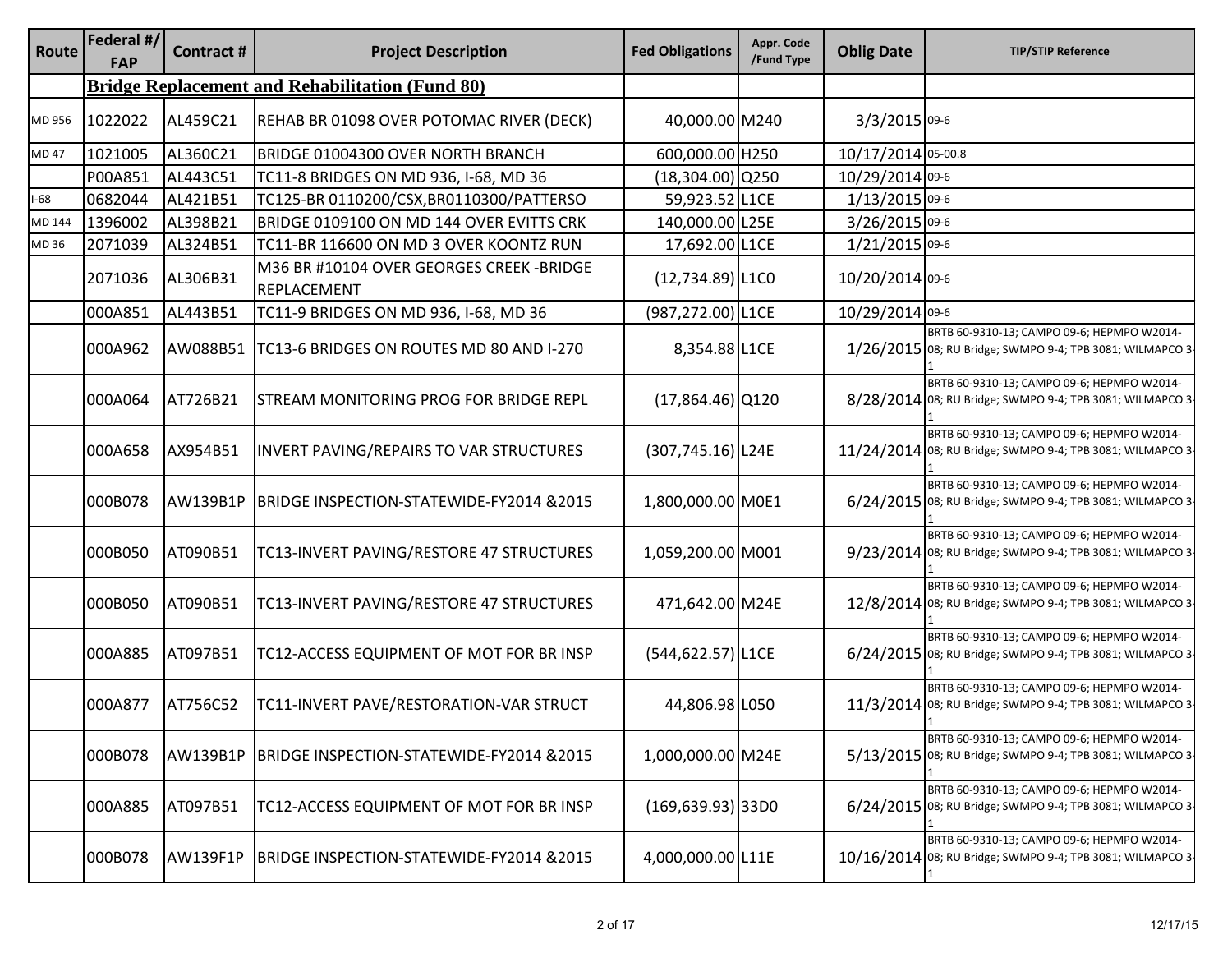| Route | Federal #/ <br><b>FAP</b> | Contract #       | <b>Project Description</b>                         | <b>Fed Obligations  </b> | Appr. Code<br>/Fund Type | <b>Oblig Date</b> | <b>TIP/STIP Reference</b>                                                                                |
|-------|---------------------------|------------------|----------------------------------------------------|--------------------------|--------------------------|-------------------|----------------------------------------------------------------------------------------------------------|
|       | 000B078                   |                  | AW139C1P BRIDGE INSPECTION-STATEWIDE-FY2014 & 2015 | 1,000,000.00 M001        |                          |                   | BRTB 60-9310-13; CAMPO 09-6; HEPMPO W2014-<br>9/16/2014 08; RU Bridge; SWMPO 9-4; TPB 3081; WILMAPCO 3-  |
|       | 000B078                   | <b>JAW139D1P</b> | BRIDGE INSPECTION-STATEWIDE-FY2014 &2015           | 1,000,000.00 M240        |                          |                   | MBRTB 60-9310-13; CAMPO 09-6; HEPMPO W2014-<br>9/16/2014 08; RU Bridge; SWMPO 9-4; TPB 3081; WILMAPCO 3- |
|       |                           |                  | <b>Total:</b>                                      | \$9,183,436.37           |                          |                   |                                                                                                          |

|        |         |                 | <b>Congestion Management (Funds 81 and 86)</b>  |                      |                |                                                                                                                         |
|--------|---------|-----------------|-------------------------------------------------|----------------------|----------------|-------------------------------------------------------------------------------------------------------------------------|
| MD 144 | 1396001 | AL393C51        | ALI GHAN ROAD AT CHRISTIE ROAD                  | 87,141.89 L200       | 2/26/2015 09-8 |                                                                                                                         |
|        | 0003211 | AX789D23        | TC11-CHART SYSTEM NETWORK ENGR FY12-16          | 648,663.25 Q770      |                | BRTB 60-9504-04; CAMPO 09-8; HEPMPO W2014-<br>9/12/2014 06; RU Congestion Mgmt; SWMPO 13-6; TPB 3085;<br>WILMAPCO 3-11  |
|        | 0003211 | AX789B23        | TC11-CHART SYSTEM NETWORK ENGR FY12-16          | 1,000,000.00 M24E    |                | BRTB 60-9504-04; CAMPO 09-8; HEPMPO W2014-<br>6/16/2015 06; RU Congestion Mgmt; SWMPO 13-6; TPB 3085;<br>WILMAPCO 3-11  |
|        | 0003212 | AX103C2B        | TC11-CATT LAB OPERATION SUPPORT FY 12-14        | 750,000.00 L240      |                | BRTB 60-9504-04; CAMPO 09-8; HEPMPO W2014-<br>7/24/2014 06; RU Congestion Mgmt; SWMPO 13-6; TPB 3085;<br>WILMAPCO 3-11  |
|        | 0003233 | <b>AX106B5B</b> | <b>CHART SUPPORT FOR MATOC FY 12</b>            | $(423.00)$ L24E      |                | BRTB 60-9504-04; CAMPO 09-8; HEPMPO W2014-<br>8/1/2014 06; RU Congestion Mgmt; SWMPO 13-6; TPB 3085;<br>WILMAPCO 3-11   |
|        | 0003211 | AX789B23        | TC11-CHART SYSTEM NETWORK ENGR FY12-16          | 345,395.29 L24E      |                | BRTB 60-9504-04; CAMPO 09-8; HEPMPO W2014-<br>9/12/2014 06; RU Congestion Mgmt; SWMPO 13-6; TPB 3085;<br>WILMAPCO 3-11  |
|        | 0003211 | AX789B23        | TC11-CHART SYSTEM NETWORK ENGR FY12-16          | 107,359.74 LZ2E      |                | BRTB 60-9504-04; CAMPO 09-8; HEPMPO W2014-<br>6/16/2015 06; RU Congestion Mgmt; SWMPO 13-6; TPB 3085;<br>WILMAPCO 3-11  |
|        | 0003281 | AX788B22        | CHART OCEAN CITY DETECTORS-O & M FY13-14        | 233,822.00 M001      |                | BRTB 60-9504-04; CAMPO 09-8; HEPMPO W2014-<br>7/7/2014 06; RU Congestion Mgmt; SWMPO 13-6; TPB 3085;<br>WILMAPCO 3-11   |
|        | 3114044 | AX257B51        | <b>CHART Operation Centers Staffing Support</b> | 573,580.56 M240      |                | BRTB 60-9504-04; CAMPO 09-8; HEPMPO W2014-<br>12/17/2014 06; RU Congestion Mgmt; SWMPO 13-6; TPB 3085;<br>WILMAPCO 3-11 |
|        | 000A889 | AT872B24        | TC35-CCTV CAMERA DEPLOYMENT-STWD-PH 5           | 65,000.00 L05E       |                | BRTB 60-9504-04; CAMPO 09-8; HEPMPO W2014-<br>6/22/2015 06; RU Congestion Mgmt; SWMPO 13-6; TPB 3085;<br>WILMAPCO 3-11  |
|        | 000A310 | AX509B51        | DYNAMIC MESSAGE SIGN (DMS) AT VAR LOC           | $(107, 451.40)$ L400 |                | BRTB 60-9504-04; CAMPO 09-8; HEPMPO W2014-<br>11/3/2014 06; RU Congestion Mgmt; SWMPO 13-6; TPB 3085;<br>WILMAPCO 3-11  |
|        | 000A889 | AT872B24        | TC35-CCTV CAMERA DEPLOYMENT-STWD-PH 5           | 65,000.00 L40E       |                | BRTB 60-9504-04; CAMPO 09-8; HEPMPO W2014-<br>6/22/2015 06; RU Congestion Mgmt; SWMPO 13-6; TPB 3085;<br>WILMAPCO 3-11  |
|        | 0003388 | AT028B12        | FHWA SHRP2 L01/L06 IMPLEMENTATION ASSIST        | 196,125.00 M7T0      |                | BRTB 60-9504-04; CAMPO 09-8; HEPMPO W2014-<br>3/4/2015 06; RU Congestion Mgmt; SWMPO 13-6; TPB 3085;<br>WILMAPCO 3-11   |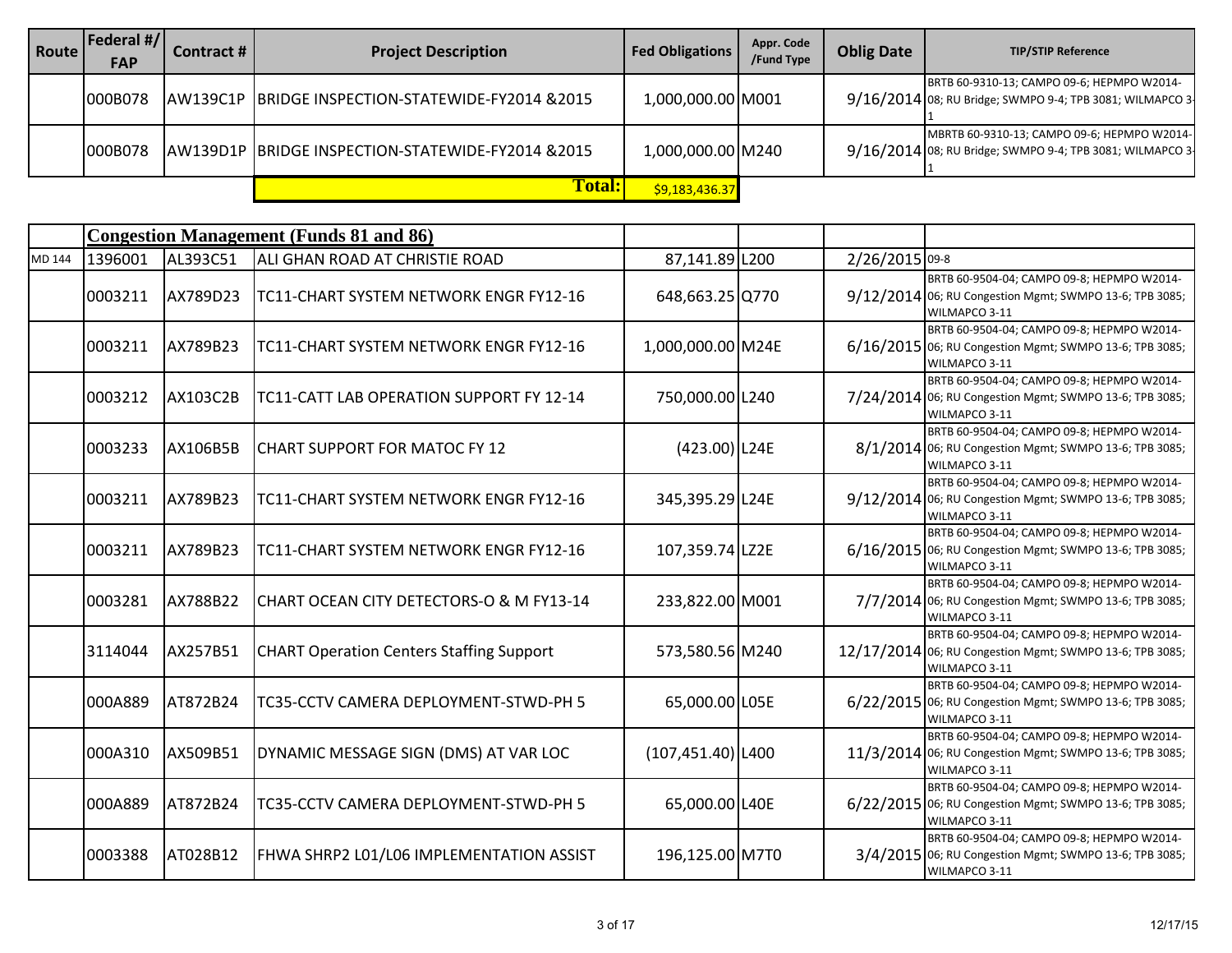| Route | Federal #/<br><b>FAP</b> | <b>Contract#</b> | <b>Project Description</b>                      | <b>Fed Obligations</b> | Appr. Code<br>/Fund Type | <b>Oblig Date</b> | <b>TIP/STIP Reference</b>                                                                                               |
|-------|--------------------------|------------------|-------------------------------------------------|------------------------|--------------------------|-------------------|-------------------------------------------------------------------------------------------------------------------------|
|       | 000A431                  | AX717B51         | STIM-CHART DYNAMIC MESSAGE SIGN-STWD            | $(140, 695.54)$ C240   |                          |                   | BRTB 60-9504-04; CAMPO 09-8; HEPMPO W2014-<br>11/25/2014 06; RU Congestion Mgmt; SWMPO 13-6; TPB 3085;<br>WILMAPCO 3-11 |
|       | 000A310                  | AX509C51         | DYNAMIC MESSAGE SIGN (DMS) AT VAR LOC           | $(1,251,785.11)$ Q250  |                          |                   | BRTB 60-9504-04; CAMPO 09-8; HEPMPO W2014-<br>11/3/2014 06; RU Congestion Mgmt; SWMPO 13-6; TPB 3085;<br>WILMAPCO 3-11  |
|       | 3114038                  | AX625B21         | CHART SUPPORT SERVICES - BCS 2007-06B           | $(48,370.24)$   L240   |                          |                   | BRTB 60-9504-04; CAMPO 09-8; HEPMPO W2014-<br>4/30/2015 06; RU Congestion Mgmt; SWMPO 13-6; TPB 3085;<br>WILMAPCO 3-11  |
|       | 000B114                  | AT872B55         | CHART CCTV DEPLOY PH 5A-DO, FR, MO, PG, QA      | 400,000.00 M0E1        |                          |                   | BRTB 60-9504-04; CAMPO 09-8; HEPMPO W2014-<br>12/15/2014 06; RU Congestion Mgmt; SWMPO 13-6; TPB 3085;<br>WILMAPCO 3-11 |
|       | 000B115                  | AT872B56         | CHART CCTV DEPLOY PHASE 5B-AA, BA, CL, HO       | 1,000,000.00 M0E1      |                          |                   | BRTB 60-9504-04; CAMPO 09-8; HEPMPO W2014-<br>12/23/2014 06; RU Congestion Mgmt; SWMPO 13-6; TPB 3085;<br>WILMAPCO 3-11 |
|       | 3114051                  | AX625B22         | STWD CHART SUPPORT EXTENSION-BCS 2007-06        | 138,619.75 L240        |                          |                   | BRTB 60-9504-04; CAMPO 09-8; HEPMPO W2014-<br>4/2/2015 06; RU Congestion Mgmt; SWMPO 13-6; TPB 3085;<br>WILMAPCO 3-11   |
|       | 3114054                  | AX286B15         | <b>OPERATIONS ACEDEMY SUPPORT FOR FALL 2013</b> | 86,565.00 40TE         |                          |                   | BRTB 60-9504-04; CAMPO 09-8; HEPMPO W2014-<br>8/26/2014 06; RU Congestion Mgmt; SWMPO 13-6; TPB 3085;<br>WILMAPCO 3-11  |
|       | 000B116                  | AT872B57         | CHART CCTV DEPLOY PHASE 5C-AL, FR, GA, WA       | 200,000.00 M0E1        |                          |                   | BRTB 60-9504-04; CAMPO 09-8; HEPMPO W2014-<br>12/15/2014 06; RU Congestion Mgmt; SWMPO 13-6; TPB 3085;<br>WILMAPCO 3-11 |
|       | 000B122                  | AT620B53         | <b>CHART DMS DEPLOYMENT PHASE 4</b>             | 1,000,000.00 M0E1      |                          |                   | BRTB 60-9504-04; CAMPO 09-8; HEPMPO W2014-<br>6/24/2015 06; RU Congestion Mgmt; SWMPO 13-6; TPB 3085;<br>WILMAPCO 3-11  |
|       | P003211                  | AX789B23         | TC11-CHART SYSTEM NETWORK ENGR FY12-16          | 2,000,000.00 M24E      |                          |                   | BRTB 60-9504-04; CAMPO 09-8; HEPMPO W2014-<br>12/10/2014 06; RU Congestion Mgmt; SWMPO 13-6; TPB 3085;<br>WILMAPCO 3-11 |
|       | 000A816                  | AT872B23         | TC70-CHART CCTV DEPLOYMENT-PHASE 4              | 37,500.00 L05E         |                          |                   | BRTB 60-9504-04; CAMPO 09-8; HEPMPO W2014-<br>6/23/2015 06; RU Congestion Mgmt; SWMPO 13-6; TPB 3085;<br>WILMAPCO 3-11  |
|       |                          |                  | <b>Total:</b>                                   | \$7,386,047.19         |                          |                   |                                                                                                                         |

|        |                 |           | Environmental Projects (Funds 24, 25, 26, 74 and 88) |                   |  |                                                                                                                           |
|--------|-----------------|-----------|------------------------------------------------------|-------------------|--|---------------------------------------------------------------------------------------------------------------------------|
|        | 000A458         | AX750B21  | <b>WETLAND/STREAM RESTORATION MONITORING</b>         | 50,000.00 L240    |  | BRTB 60-9506-38; CAMPO 09-3; HEPMPO W2014-<br>6/24/2015 05; RU Environmental; SWMPO 6-1; TPB 3038;<br><b>WILMAPCO 3-2</b> |
|        | <b>1000A951</b> | IAX071B51 | TC125-VAR INTERCH ON US50,MD100,D5 WETLA             | 82,388.68 MOE1    |  | BRTB 60-9506-38; CAMPO 09-3; HEPMPO W2014-<br>1/2/2015 05; RU Environmental; SWMPO 6-1; TPB 3038;<br><b>WILMAPCO 3-2</b>  |
| $I-95$ | 000A947         | AX080F51  | TC125-VEG MGMT-I-495 TO HO/PG COUNTY LI              | 1,000,000.00 M001 |  | BRTB 60-9506-38; CAMPO 09-3; HEPMPO W2014-<br>8/5/2014 05; RU Environmental; SWMPO 6-1; TPB 3038;<br><b>WILMAPCO 3-2</b>  |
|        | 000A953         | IAX072B51 | TC125-VAR INTERCH ON 170,195,US29,MD100              | 212,065.75 L050   |  | BRTB 60-9506-38; CAMPO 09-3; HEPMPO W2014-<br>4/6/2015 05; RU Environmental; SWMPO 6-1; TPB 3038;<br>WILMAPCO 3-2         |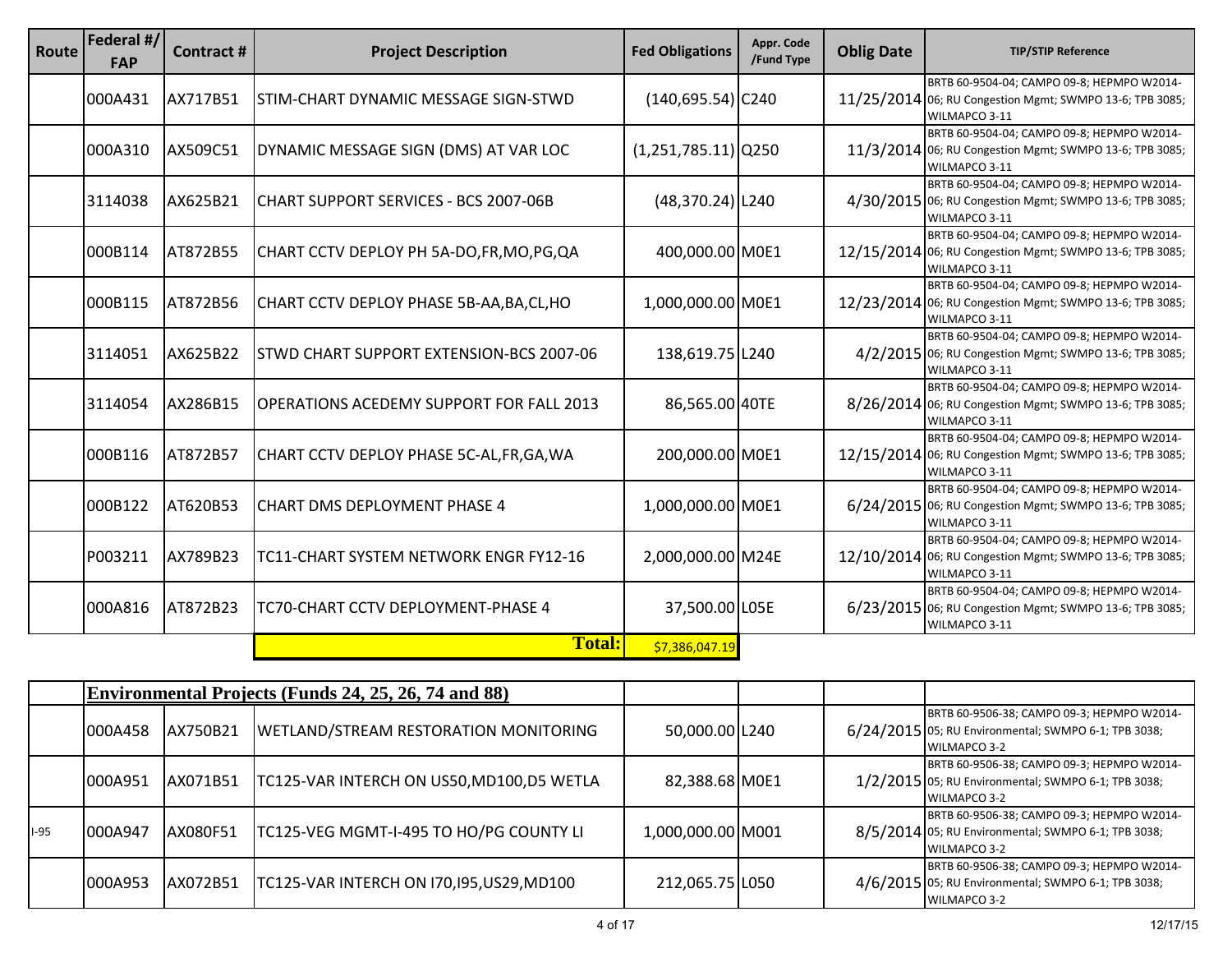| Route        | Federal #/<br><b>FAP</b> | Contract#       | <b>Project Description</b>                         | <b>Fed Obligations</b> | Appr. Code<br>/Fund Type | <b>Oblig Date</b> | <b>TIP/STIP Reference</b>                                                                                           |
|--------------|--------------------------|-----------------|----------------------------------------------------|------------------------|--------------------------|-------------------|---------------------------------------------------------------------------------------------------------------------|
|              | 000A977                  | AX050B51        | AT VARIOUS LOCATIONS IN DISTRICTS 3 & 5            | 31,125.75 M240         |                          |                   | BRTB 60-9506-38; CAMPO 09-3; HEPMPO W2014-<br>8/26/2014 05; RU Environmental; SWMPO 6-1; TPB 3038;<br>WILMAPCO 3-2  |
|              | 000A957                  | AX071B51        | TC125-VAR INTERCH ON US50,MD100,D5 WETLA           | 182,594.64 M24E        |                          |                   | BRTB 60-9506-38; CAMPO 09-3; HEPMPO W2014-<br>12/29/2014 05; RU Environmental; SWMPO 6-1; TPB 3038;<br>WILMAPCO 3-2 |
|              | 000B020                  | AX068C51        | AT VARIOUS LOCATIONS IN DISTRICTS 4 & 7            | 22,187.82 M24E         |                          |                   | BRTB 60-9506-38; CAMPO 09-3; HEPMPO W2014-<br>1/30/2015 05; RU Environmental; SWMPO 6-1; TPB 3038;<br>WILMAPCO 3-2  |
|              | 000S676                  | AW673B51        | LANDSCAPE PLANTING FOR DISTRICT 4                  | $(396.00)$ Q240        |                          |                   | BRTB 60-9506-38; CAMPO 09-3; HEPMPO W2014-<br>8/12/2014 05; RU Environmental; SWMPO 6-1; TPB 3038;<br>WILMAPCO 3-2  |
|              | 000S354                  | AW886B51        | INSTALL-PLANT MAT AT VAR LOCS IN DIST 5            | 2,651.5233D0           |                          |                   | BRTB 60-9506-38; CAMPO 09-3; HEPMPO W2014-<br>5/20/2015 05; RU Environmental; SWMPO 6-1; TPB 3038;<br>WILMAPCO 3-2  |
|              | 000A951                  | AX070B51        | TC125-VAR INTERCH ON US50,MD100,D5 WETLA           | 714,882.00 L050        |                          |                   | BRTB 60-9506-38; CAMPO 09-3; HEPMPO W2014-<br>9/24/2014 05; RU Environmental; SWMPO 6-1; TPB 3038;<br>WILMAPCO 3-2  |
| MD 10        | 000B035                  | AT062B51        | TC94-MD10/D5-INTEGRATE RDSD VEG MGMT               | 15,100.46 M001         |                          |                   | BRTB 60-9506-38; CAMPO 09-3; HEPMPO W2014-<br>4/6/2015 05; RU Environmental; SWMPO 6-1; TPB 3038;<br>WILMAPCO 3-2   |
|              | 000B039                  | AT061B51        | TC94-US50/MD404/MD309-ROADSIDE VEG MGMT            | 17,159.94 M0E1         |                          |                   | BRTB 60-9506-38; CAMPO 09-3; HEPMPO W2014-<br>4/6/2015 05; RU Environmental; SWMPO 6-1; TPB 3038;<br>WILMAPCO 3-2   |
|              | 000A458                  | AX750B21        | WETLAND/STREAM RESTORATION MONITORING              | 180,265.09 33D0        |                          |                   | BRTB 60-9506-38; CAMPO 09-3; HEPMPO W2014-<br>6/24/2015 05; RU Environmental; SWMPO 6-1; TPB 3038;<br>WILMAPCO 3-2  |
|              | 000A456                  | AX747B21        | ENVIRONMENTAL MANAGEMENT SYSTEMS<br><b>DEVELOP</b> | $(188, 467.10)$   LZ10 |                          |                   | BRTB 60-9506-38; CAMPO 09-3; HEPMPO W2014-<br>2/25/2015 05; RU Environmental; SWMPO 6-1; TPB 3038;<br>WILMAPCO 3-2  |
|              | 000A436                  | AX632B52        | MEET 2011 GOAL-STATEWIDE TREE PLANTING             | $(8,753.00)$ L220      |                          |                   | BRTB 60-9506-38; CAMPO 09-3; HEPMPO W2014-<br>10/8/2014 05; RU Environmental; SWMPO 6-1; TPB 3038;<br>WILMAPCO 3-2  |
|              | 000A718                  | <b>AX320B5B</b> | INTEGRATED ROADSIDE VEGETATION IN D-3, 5           | $(63, 471.15)$   L22E  |                          |                   | BRTB 60-9506-38; CAMPO 09-3; HEPMPO W2014-<br>8/20/2014 05; RU Environmental; SWMPO 6-1; TPB 3038;<br>WILMAPCO 3-2  |
|              | 0003393                  | AX823B12        | MARYLAND ARCHEOLOGICAL CONSERVATION LAB            | 55,337.00 L22E         |                          |                   | BRTB 60-9506-38; CAMPO 09-3; HEPMPO W2014-<br>5/26/2015 05; RU Environmental; SWMPO 6-1; TPB 3038;<br>WILMAPCO 3-2  |
| <b>US 29</b> | 1091064                  | <b>AX155B5E</b> | TREE PLANTING AT VAR LOC IN HO/MO COUNTY           | 28,223.11 L22E         |                          | 8/19/2014         | BRTB 60-9506-38; CAMPO 09-3; HEPMPO W2014-<br>05; RU Environmental; SWMPO 6-1; TPB 3038;<br>WILMAPCO 3-2            |
| MD 32        | 1181065                  | AX931C51        | BETWEEN SAPPINGTON STATION AND MD 175              | 500,000.00 M24E        |                          |                   | BRTB 60-9506-38; CAMPO 09-3; HEPMPO W2014-<br>1/14/2015 05; RU Environmental; SWMPO 6-1; TPB 3038;<br>WILMAPCO 3-2  |
|              | 000A639                  | AX986C51        | <b>OPEN END CONTRACT-SWM FAC STATEWIDE</b>         | 374,684.27 M24E        |                          | 3/3/2015          | BRTB 60-9506-38; CAMPO 09-3; HEPMPO W2014-<br>05; RU Environmental; SWMPO 6-1; TPB 3038;<br>WILMAPCO 3-2            |
|              |                          |                 | <b>Total:</b>                                      | \$3,207,578.78         |                          |                   |                                                                                                                     |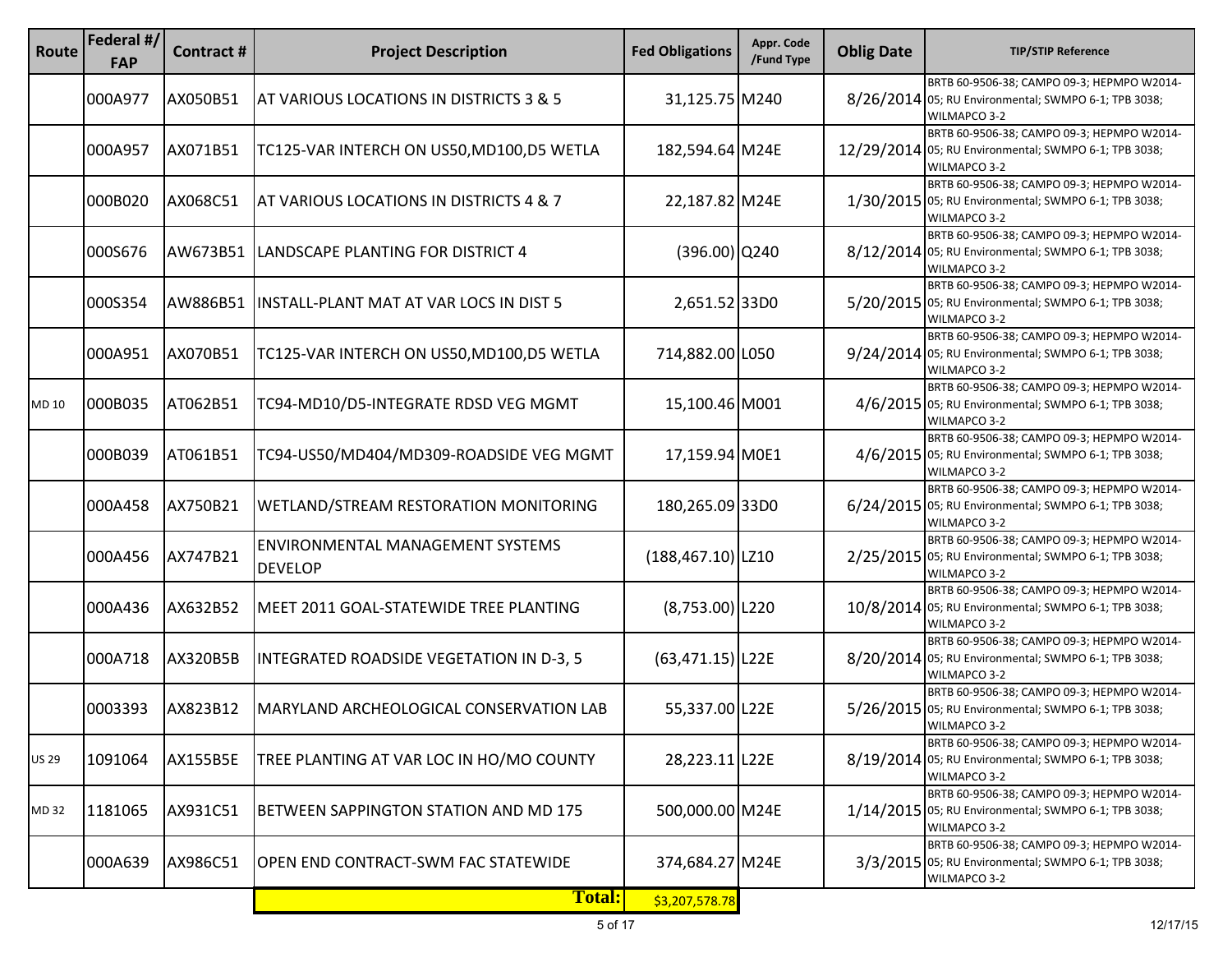| Route | Federal #/<br><b>FAP</b> | <b>Contract#</b> | <b>Project Description</b>                       | <b>Fed Obligations</b> | Appr. Code<br>/Fund Type | <b>Oblig Date</b> | <b>TIP/STIP Reference</b>                                                                                         |
|-------|--------------------------|------------------|--------------------------------------------------|------------------------|--------------------------|-------------------|-------------------------------------------------------------------------------------------------------------------|
|       |                          |                  |                                                  |                        |                          |                   |                                                                                                                   |
|       |                          |                  | <b>Resurfacing and Rehabilitation (Fund 77)</b>  |                        |                          |                   |                                                                                                                   |
| MD 36 | 2071042                  | AL285F51         | MT SAVAGE TO STRUCTURE 1006 JENNINGS RUN         | 390,394.48 L240        |                          | 8/26/2014 09-5    |                                                                                                                   |
| MD 36 | 2071042                  | AL285B51         | MT SAVAGE TO STRUCTURE 1006 JENNINGS RUN         | 57,811.02 M231         |                          | 7/29/2014 09-5    |                                                                                                                   |
| MD 51 | 1034003                  | AL440B51         | SRI-COMERFORD DR TO POTOMAC RIVER BR             | 195,875.11 M232        |                          | 12/29/2014 09-5   |                                                                                                                   |
| MD 51 | 1034004                  | AL439B51         | TOWN CRK BR 0104700-WEST OF COMERFORD DR         | 511,915.00 M232        |                          | 9/10/2014 09-5    |                                                                                                                   |
| MD 51 | 1034004                  | AL439D51         | TOWN CRK BR 0104700-WEST OF COMERFORD DR         | 929,737.00 Q250        |                          | 2/3/2015 09-5     |                                                                                                                   |
|       | 000B097                  | XY401B51         | AT VARIOUS LOCATIONS IN ALLEGANY COUNTY          | 500,000.00 M001        |                          | 8/5/2014 09-5     |                                                                                                                   |
|       | 000A764                  | XY201B51         | <b>VAR LOCATIONS IN ALLEGANY COUNTY</b>          | (250,835.90) L25E      |                          | 1/13/2015 09-5    |                                                                                                                   |
|       | 000A982                  | XY231B53         | TC94-THINLINE THERMOPLASTIC-VAR LOC D1,2         | $(134,909.00)$ LOSE    |                          |                   | BRTB 60-9501-11; CAMPO 09-5; HEPMPO W2014-<br>1/13/2015 05; RU Resurfacing; SWMPO 8-3; TPB 3082;<br>WILMAPCO 3-3  |
|       | 000A982                  | XY231B53         | TC94-THINLINE THERMOPLASTIC-VAR LOC D1,2         | (382,642.98) M240      |                          |                   | BRTB 60-9501-11; CAMPO 09-5; HEPMPO W2014-<br>1/13/2015 05; RU Resurfacing; SWMPO 8-3; TPB 3082;<br>WILMAPCO 3-3  |
|       | 000B034                  | XY233B57         | AT VARIOUS LOCATIONS IN DISTRICT 7               | 500,000.00 LS3E        |                          |                   | BRTB 60-9501-11; CAMPO 09-5; HEPMPO W2014-<br>8/5/2014 05; RU Resurfacing; SWMPO 8-3; TPB 3082;<br>WILMAPCO 3-3   |
|       | 000B049                  | XY228B53         | AT VARIOUS LOCATIONS IN DISTRICT 3               | 739,655.00 M001        |                          |                   | BRTB 60-9501-11; CAMPO 09-5; HEPMPO W2014-<br>10/29/2014 05; RU Resurfacing; SWMPO 8-3; TPB 3082;<br>WILMAPCO 3-3 |
|       | 000A989                  | XY315B51         | VAR LOC IN GAITHERSBURG SHOP IN MO CO            | 2,000,000.00 M23E      |                          |                   | BRTB 60-9501-11; CAMPO 09-5; HEPMPO W2014-<br>11/12/2014 05; RU Resurfacing; SWMPO 8-3; TPB 3082;<br>WILMAPCO 3-3 |
|       | 000B049                  | XY228B53         | AT VARIOUS LOCATIONS IN DISTRICT 3               | 400,000.00 H240        |                          |                   | BRTB 60-9501-11; CAMPO 09-5; HEPMPO W2014-<br>10/29/2014 05; RU Resurfacing; SWMPO 8-3; TPB 3082;<br>WILMAPCO 3-3 |
|       | 000B049                  | XY228B53         | AT VARIOUS LOCATIONS IN DISTRICT 3               | 167,692.47 LZ20        |                          |                   | BRTB 60-9501-11; CAMPO 09-5; HEPMPO W2014-<br>8/5/2014 05; RU Resurfacing; SWMPO 8-3; TPB 3082;<br>WILMAPCO 3-3   |
|       | P00B034                  | XY233B57         | AT VARIOUS LOCATIONS IN DISTRICT 7               | 385,358.81 LS3E        |                          |                   | BRTB 60-9501-11; CAMPO 09-5; HEPMPO W2014-<br>9/15/2014 05; RU Resurfacing; SWMPO 8-3; TPB 3082;<br>WILMAPCO 3-3  |
|       | 000S921                  | XX506B51         | VARIOUS LOC IN CARROLL & FREDERICK CO            | 18,055.00 L24R         |                          |                   | BRTB 60-9501-11; CAMPO 09-5; HEPMPO W2014-<br>2/25/2015 05; RU Resurfacing; SWMPO 8-3; TPB 3082;<br>WILMAPCO 3-3  |
|       | 000S921                  | XX506B51         | <b>VARIOUS LOC IN CARROLL &amp; FREDERICK CO</b> | 58,519.08 H240         |                          |                   | BRTB 60-9501-11; CAMPO 09-5; HEPMPO W2014-<br>2/25/2015 05; RU Resurfacing; SWMPO 8-3; TPB 3082;<br>WILMAPCO 3-3  |

**Federal #/**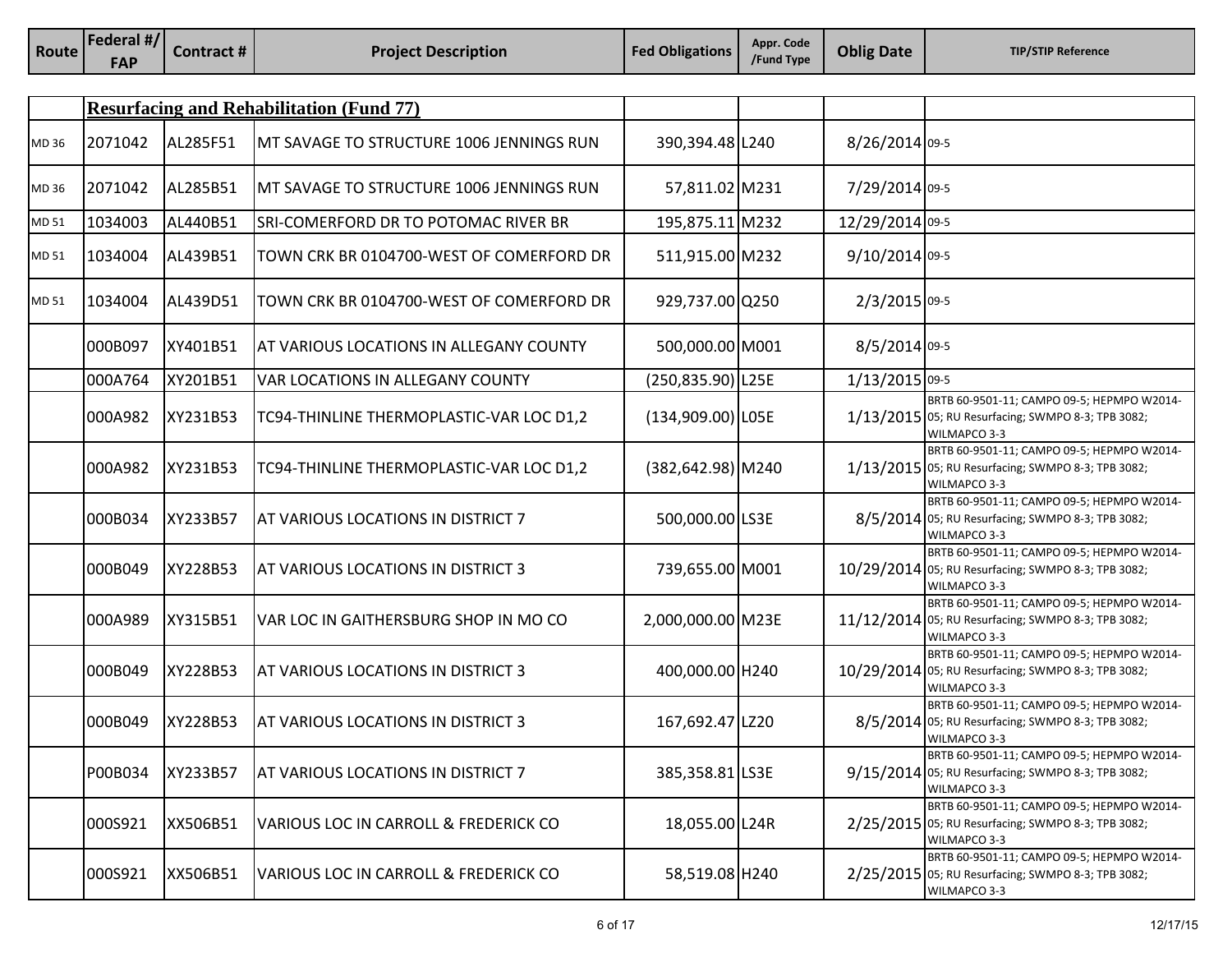| Route | Federal #/<br><b>FAP</b> | <b>Contract#</b> | <b>Project Description</b>                    | <b>Fed Obligations</b> | Appr. Code<br>/Fund Type | <b>Oblig Date</b> | <b>TIP/STIP Reference</b>                                                                                         |
|-------|--------------------------|------------------|-----------------------------------------------|------------------------|--------------------------|-------------------|-------------------------------------------------------------------------------------------------------------------|
|       | 000B093                  | XY241B57         | VARIOUS LOCATIONS IN CL, FR, HO COUNTIES      | 1,000,000.00 M001      |                          |                   | BRTB 60-9501-11; CAMPO 09-5; HEPMPO W2014-<br>11/14/2014 05; RU Resurfacing; SWMPO 8-3; TPB 3082;<br>WILMAPCO 3-3 |
|       | 000B059                  | XY236B52         | VARIOUS LOCATIONS IN DISTRICTS 3 AND 5        | 1,500,000.00 MS30      |                          |                   | BRTB 60-9501-11; CAMPO 09-5; HEPMPO W2014-<br>9/15/2014 05; RU Resurfacing; SWMPO 8-3; TPB 3082;<br>WILMAPCO 3-3  |
|       | 000B093                  | XY241B57         | VARIOUS LOCATIONS IN CL, FR, HO COUNTIES      | 55,992.00 M24E         |                          |                   | BRTB 60-9501-11; CAMPO 09-5; HEPMPO W2014-<br>11/14/2014 05; RU Resurfacing; SWMPO 8-3; TPB 3082;<br>WILMAPCO 3-3 |
|       | 000B058                  | XY236B51         | VARIOUS LOCATIONS IN DISTRICTS 4 AND 7        | 1,500,000.00 MS30      |                          |                   | BRTB 60-9501-11; CAMPO 09-5; HEPMPO W2014-<br>9/15/2014 05; RU Resurfacing; SWMPO 8-3; TPB 3082;<br>WILMAPCO 3-3  |
|       | 000A821                  | XY225B57         | <b>TRAFFIC BARRIER UPGRADES IN DISTRICT 7</b> | 343,876.68 LS3E        |                          |                   | BRTB 60-9501-11; CAMPO 09-5; HEPMPO W2014-<br>8/4/2014 05; RU Resurfacing; SWMPO 8-3; TPB 3082;<br>WILMAPCO 3-3   |
|       | 000A813                  | XY226B53         | <b>TRAFFIC BARRIER UPGRADES IN DIST 3</b>     | 131,862.67 LS30        |                          |                   | BRTB 60-9501-11; CAMPO 09-5; HEPMPO W2014-<br>4/24/2015 05; RU Resurfacing; SWMPO 8-3; TPB 3082;<br>WILMAPCO 3-3  |
|       | 000A809                  | XX226B56         | INSTALL/UPGR TRAFFIC BARRIER-VAR LOC D-6      | (230,000.00) M240      |                          |                   | BRTB 60-9501-11; CAMPO 09-5; HEPMPO W2014-<br>9/25/2014 05; RU Resurfacing; SWMPO 8-3; TPB 3082;<br>WILMAPCO 3-3  |
|       | 000A809                  | XY226B56         | INSTALL/UPGR TRAFFIC BARRIER-VAR LOC D-6      | $(23,039.12)$ M240     |                          |                   | BRTB 60-9501-11; CAMPO 09-5; HEPMPO W2014-<br>4/30/2015 05; RU Resurfacing; SWMPO 8-3; TPB 3082;<br>WILMAPCO 3-3  |
|       | 000A782                  | XX627B51         | SEALING JOINTS/CRACKS VAR LOC IN MO CO        | $(62,713.00)$ L23E     |                          |                   | BRTB 60-9501-11; CAMPO 09-5; HEPMPO W2014-<br>12/30/2014 05; RU Resurfacing; SWMPO 8-3; TPB 3082;<br>WILMAPCO 3-3 |
|       | 000A800                  | XY227B55         | CONCRETE PAVEMENT REPAIRS-VAR LOC IN D-5      | 170,545.50 L24E        |                          |                   | BRTB 60-9501-11; CAMPO 09-5; HEPMPO W2014-<br>4/6/2015 05; RU Resurfacing; SWMPO 8-3; TPB 3082;<br>WILMAPCO 3-3   |
|       | 000A614                  | XX124B56         | RESURFACE VARIOUS LOCATIONS IN DIST 2         | $(230, 507.66)$ Q240   |                          |                   | BRTB 60-9501-11; CAMPO 09-5; HEPMPO W2014-<br>11/12/2014 05; RU Resurfacing; SWMPO 8-3; TPB 3082;<br>WILMAPCO 3-3 |
|       | 000A674                  | XX729B51         | JOINT/CRACK SEAL VAR LOC IN CA, CH, SM CO.    | 13,629.89 M240         |                          |                   | BRTB 60-9501-11; CAMPO 09-5; HEPMPO W2014-<br>7/8/2014 05; RU Resurfacing; SWMPO 8-3; TPB 3082;<br>WILMAPCO 3-3   |
|       | 000A684                  | XY227B54         | ADA COMPLIANCE AT VAR LOC IN DIST 4           | 10,200.33 L24R         |                          |                   | BRTB 60-9501-11; CAMPO 09-5; HEPMPO W2014-<br>1/26/2015 05; RU Resurfacing; SWMPO 8-3; TPB 3082;<br>WILMAPCO 3-3  |
|       |                          |                  | <b>Total:</b>                                 | \$10,266,472.38        |                          |                   |                                                                                                                   |

|        | <b>Safety and Spot Improvements (Funds 23, 27, 30, 32, 33, 75, 76, 79, 85 and 87)</b> |                  |                                                     |                       |                |                                                                                                                 |
|--------|---------------------------------------------------------------------------------------|------------------|-----------------------------------------------------|-----------------------|----------------|-----------------------------------------------------------------------------------------------------------------|
| MD 135 | 12061023                                                                              | AL424B22         | <b>RTC-GARRETT COUNTY LINE TO MP 0.65</b>           | $(1,068,506.31)$ L250 | 4/15/2015 09-4 |                                                                                                                 |
|        | 000A799                                                                               | <b>JAX976B52</b> | <b>TRAILERS @ PARKTON WEIGH ST &amp; 195/495 PK</b> | (27,564.54) LO5E      |                | BRTB 60-9508-19; CAMPO 09-4; HEPMPO W2014-<br>8/4/2014 03; RU Safety/Spot; SWMPO 7-2; TPB 3084;<br>WILMAPCO 3-4 |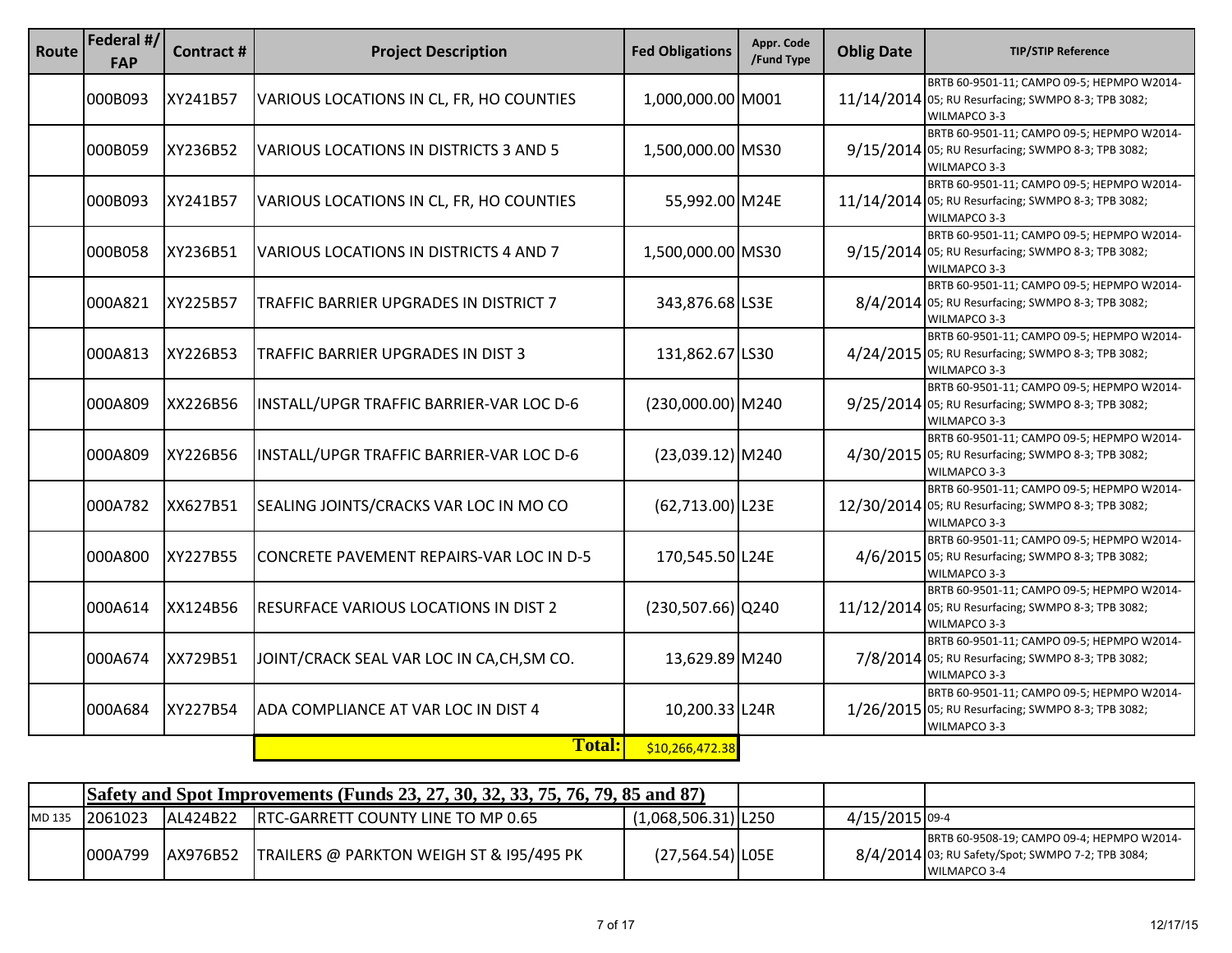| Route         | Federal #/<br><b>FAP</b> | Contract# | <b>Project Description</b>                | <b>Fed Obligations</b> | Appr. Code<br>/Fund Type | <b>Oblig Date</b> | <b>TIP/STIP Reference</b>                                                                                        |
|---------------|--------------------------|-----------|-------------------------------------------|------------------------|--------------------------|-------------------|------------------------------------------------------------------------------------------------------------------|
| <b>US 301</b> | 000A711                  | AX679C53  | AT VARIOUS LOCATIONS IN DISTRICT 5        | $(162,089.61)$ LOSE    |                          |                   | BRTB 60-9508-19; CAMPO 09-4; HEPMPO W2014-<br>8/12/2014 03; RU Safety/Spot; SWMPO 7-2; TPB 3084;<br>WILMAPCO 3-4 |
| US 301        | 000A711                  | AX679B53  | AT VARIOUS LOCATIONS IN DISTRICT 5        | $(181, 327.39)$  L24E  |                          |                   | BRTB 60-9508-19; CAMPO 09-4; HEPMPO W2014-<br>8/12/2014 03; RU Safety/Spot; SWMPO 7-2; TPB 3084;<br>WILMAPCO 3-4 |
|               | 000A749                  | AX250B51  | AT VARIOUS LOCATIONS IN DISTRICT 1        | (647,390.69) L24E      |                          |                   | BRTB 60-9508-19; CAMPO 09-4; HEPMPO W2014-<br>2/23/2015 03; RU Safety/Spot; SWMPO 7-2; TPB 3084;<br>WILMAPCO 3-4 |
| <b>US40</b>   | 000B117                  | AX031B51  | BETHANY LA/TYSON RD, JOHNNCAKE RD/COLERID | 760,436.00 MS30        |                          |                   | BRTB 60-9508-19; CAMPO 09-4; HEPMPO W2014-<br>9/22/2014 03; RU Safety/Spot; SWMPO 7-2; TPB 3084;<br>WILMAPCO 3-4 |
|               | 000A712                  | AX253C51  | TRAFFIC BARRIER IMPROVEMENTS IN DIST 4    | $(1,103.55)$ LS3E      |                          |                   | BRTB 60-9508-19; CAMPO 09-4; HEPMPO W2014-<br>11/3/2014 03; RU Safety/Spot; SWMPO 7-2; TPB 3084;<br>WILMAPCO 3-4 |
|               | 000A749                  | AX250B51  | AT VARIOUS LOCATIONS IN DISTRICT 1        | $(916, 523.93)$ 33D0   |                          |                   | BRTB 60-9508-19; CAMPO 09-4; HEPMPO W2014-<br>2/23/2015 03; RU Safety/Spot; SWMPO 7-2; TPB 3084;<br>WILMAPCO 3-4 |
| <b>MD 228</b> | P388002                  | AT993C52  | TC12-MD210 TO MARSH HAWK DRIVE            | $(89,028.56)$ M001     |                          |                   | BRTB 60-9508-19; CAMPO 09-4; HEPMPO W2014-<br>3/24/2015 03; RU Safety/Spot; SWMPO 7-2; TPB 3084;<br>WILMAPCO 3-4 |
|               | 1301150                  | AX997B51  | TRAFF BARR PG LINE TO SEVERN RIVER        | (81,908.99) LO5E       |                          |                   | BRTB 60-9508-19; CAMPO 09-4; HEPMPO W2014-<br>1/13/2015 03; RU Safety/Spot; SWMPO 7-2; TPB 3084;<br>WILMAPCO 3-4 |
|               | 000A749                  | AX250C51  | AT VARIOUS LOCATIONS IN DISTRICT 1        | $(500,000.00)$ M240    |                          |                   | BRTB 60-9508-19; CAMPO 09-4; HEPMPO W2014-<br>2/23/2015 03; RU Safety/Spot; SWMPO 7-2; TPB 3084;<br>WILMAPCO 3-4 |
|               | 000A712                  | AX253B51  | TRAFFIC BARRIER IMPROVEMENTS IN DIST 4    | $(2,081.11)$ LS30      |                          |                   | BRTB 60-9508-19; CAMPO 09-4; HEPMPO W2014-<br>11/3/2014 03; RU Safety/Spot; SWMPO 7-2; TPB 3084;<br>WILMAPCO 3-4 |
|               | 000A384                  | AX707B21  | STIM-UPGRADE TRAF BARRIER/MEDIAN IN D-2   | $(139, 695.35)$  L240  |                          |                   | BRTB 60-9508-19; CAMPO 09-4; HEPMPO W2014-<br>3/23/2015 03; RU Safety/Spot; SWMPO 7-2; TPB 3084;<br>WILMAPCO 3-4 |
|               | 000A801                  | XX128B51  | ADA COMPLIANCE PROGRAM - DISTRICT 1       | 6,983.86 LS3E          |                          |                   | BRTB 60-9508-19; CAMPO 09-4; HEPMPO W2014-<br>8/26/2014 03; RU Safety/Spot; SWMPO 7-2; TPB 3084;<br>WILMAPCO 3-4 |
|               | 000A975                  | XY234B51  | AT VARIOUS LOCATIONS IN DISTRICT 2        | 28,506.00 M240         |                          |                   | BRTB 60-9508-19; CAMPO 09-4; HEPMPO W2014-<br>8/21/2014 03; RU Safety/Spot; SWMPO 7-2; TPB 3084;<br>WILMAPCO 3-4 |
|               | 000B053                  | XX128B52  | ADA COMPLIANCE PROGRAM - DISTRICT 1       | 1,767,190.00 LS3R      |                          |                   | BRTB 60-9508-19; CAMPO 09-4; HEPMPO W2014-<br>6/16/2015 03; RU Safety/Spot; SWMPO 7-2; TPB 3084;<br>WILMAPCO 3-4 |
|               | 000B100                  | XY157B51  | VAR LOCATIONS IN DISTRICTS 1 AND 2        | 309,413.00 MS30        |                          |                   | BRTB 60-9508-19; CAMPO 09-4; HEPMPO W2014-<br>8/13/2014 03; RU Safety/Spot; SWMPO 7-2; TPB 3084;<br>WILMAPCO 3-4 |
|               | 000B094                  | XY158B51  | VARIOUS LOC IN DISTRICTS 3,4,5,6 & 7      | 1,541,519.00 MS30      |                          |                   | BRTB 60-9508-19; CAMPO 09-4; HEPMPO W2014-<br>5/27/2015 03; RU Safety/Spot; SWMPO 7-2; TPB 3084;<br>WILMAPCO 3-4 |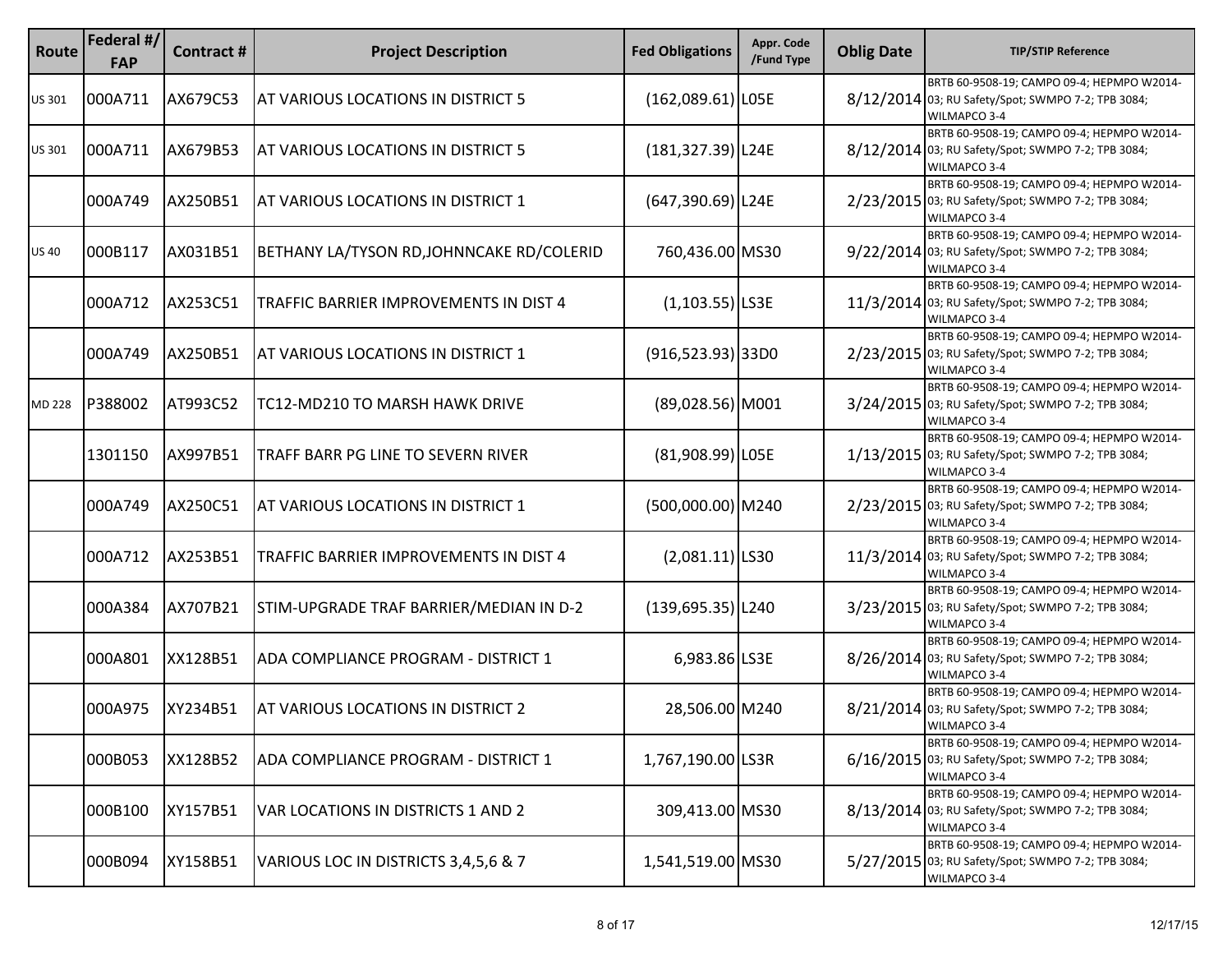| Route | Federal #/<br><b>FAP</b> | Contract # | <b>Project Description</b>                         | <b>Fed Obligations</b> | Appr. Code<br>/Fund Type | <b>Oblig Date</b> | <b>TIP/STIP Reference</b>                                                                                         |
|-------|--------------------------|------------|----------------------------------------------------|------------------------|--------------------------|-------------------|-------------------------------------------------------------------------------------------------------------------|
|       | 000A932                  | XX305B56   | LIQ THERMOPLASTIC PAVEMENT-DISTRICT 6              | 1,200,000.00 LS3R      |                          |                   | BRTB 60-9508-19; CAMPO 09-4; HEPMPO W2014-<br>9/15/2014 03; RU Safety/Spot; SWMPO 7-2; TPB 3084;<br>WILMAPCO 3-4  |
|       | 000A634                  | XX639B57   | INSTALL RUMBLE STRIPS AT VAR LOC IN D-7            | (317,992.99) LS20      |                          |                   | BRTB 60-9508-19; CAMPO 09-4; HEPMPO W2014-<br>9/24/2014 03; RU Safety/Spot; SWMPO 7-2; TPB 3084;<br>WILMAPCO 3-4  |
|       | 000B101                  |            | AX043BF51 AT VARIOUS LOCATIONS - D3 - FRICTION IMP | 204,629.77 HZ10        |                          |                   | BRTB 60-9508-19; CAMPO 09-4; HEPMPO W2014-<br>10/29/2014 03; RU Safety/Spot; SWMPO 7-2; TPB 3084;<br>WILMAPCO 3-4 |
|       | 000A754                  | AX941B51   | TC11-FRICTION IMPROVEMENTS IN DISTRICT 3           | $(151,899.17)$ LS3E    |                          |                   | BRTB 60-9508-19; CAMPO 09-4; HEPMPO W2014-<br>11/3/2014 03; RU Safety/Spot; SWMPO 7-2; TPB 3084;<br>WILMAPCO 3-4  |
|       | 000B101                  | AX043B51   | AT VARIOUS LOCATIONS - D3 - FRICTION IMP           | 911,900.25 M24E        |                          |                   | BRTB 60-9508-19; CAMPO 09-4; HEPMPO W2014-<br>6/22/2015 03; RU Safety/Spot; SWMPO 7-2; TPB 3084;<br>WILMAPCO 3-4  |
|       | 000A747                  | XX665B51   | AT VARIOUS LOCATIONS IN DISTRICT 1                 | 1,000,000.00 M240      |                          |                   | BRTB 60-9508-19; CAMPO 09-4; HEPMPO W2014-<br>7/25/2014 03; RU Safety/Spot; SWMPO 7-2; TPB 3084;<br>WILMAPCO 3-4  |
|       | 000B101                  | AX043D51   | AT VARIOUS LOCATIONS - D3 - FRICTION IMP           | 159,590.00 M001        |                          |                   | BRTB 60-9508-19; CAMPO 09-4; HEPMPO W2014-<br>8/27/2014 03; RU Safety/Spot; SWMPO 7-2; TPB 3084;<br>WILMAPCO 3-4  |
|       | 000A520                  | AX806B51   | STIM-RR CROSSING MD298, MD302, MD308               | $(2, 123.00)$ C240     |                          |                   | BRTB 60-9508-19; CAMPO 09-4; HEPMPO W2014-<br>8/12/2014 03; RU Safety/Spot; SWMPO 7-2; TPB 3084;<br>WILMAPCO 3-4  |
|       | 000B092                  | XY148B51   | AT VARIOUS LOCATIONS IN BA/HA COUNTIES             | 1,500,000.00 M240      |                          |                   | BRTB 60-9508-19; CAMPO 09-4; HEPMPO W2014-<br>8/15/2014 03; RU Safety/Spot; SWMPO 7-2; TPB 3084;<br>WILMAPCO 3-4  |
|       | 000B100                  | XY157B51   | VAR LOCATIONS IN DISTRICTS 1 AND 2                 | 500,000.00 LS30        |                          |                   | BRTB 60-9508-19; CAMPO 09-4; HEPMPO W2014-<br>8/5/2014 03; RU Safety/Spot; SWMPO 7-2; TPB 3084;<br>WILMAPCO 3-4   |
|       | 0003362                  | AX902B14   | ROAD SAFETY AUDIT PROGRAM ADMINISTRATION           | 225,000.00 MS30        |                          |                   | BRTB 60-9508-19; CAMPO 09-4; HEPMPO W2014-<br>9/16/2014 03; RU Safety/Spot; SWMPO 7-2; TPB 3084;<br>WILMAPCO 3-4  |
|       | 000B101                  | AX043B51   | AT VARIOUS LOCATIONS - D3 - FRICTION IMP           | 600,000.00 L240        |                          |                   | BRTB 60-9508-19; CAMPO 09-4; HEPMPO W2014-<br>11/14/2014 03; RU Safety/Spot; SWMPO 7-2; TPB 3084;<br>WILMAPCO 3-4 |
|       | 000A767                  | XX438B52   | INST RPMS/REPL DAMAGED REFLECTORS IN D-2           | (600,781.00) LS3R      |                          |                   | BRTB 60-9508-19; CAMPO 09-4; HEPMPO W2014-<br>9/24/2014 03; RU Safety/Spot; SWMPO 7-2; TPB 3084;<br>WILMAPCO 3-4  |
|       | 000A822                  | AT362B21   | TC70 - SIDEWALK RETROFIT PROGRAM                   | 120,000.00 L240        |                          |                   | BRTB 60-9508-19; CAMPO 09-4; HEPMPO W2014-<br>6/22/2015 03; RU Safety/Spot; SWMPO 7-2; TPB 3084;<br>WILMAPCO 3-4  |
|       | 000A902                  | AT093B21   | TC35 - SIDEWALK RETROFIT PROGRAM                   | 1,000,000.00 M24E      |                          |                   | BRTB 60-9508-19; CAMPO 09-4; HEPMPO W2014-<br>12/23/2014 03; RU Safety/Spot; SWMPO 7-2; TPB 3084;<br>WILMAPCO 3-4 |
|       | 000A477                  | AX780B21   | 85PE CPD TCD STUDY REVIEW                          | (70,516.79) L050       |                          |                   | BRTB 60-9508-19; CAMPO 09-4; HEPMPO W2014-<br>5/4/2015 03; RU Safety/Spot; SWMPO 7-2; TPB 3084;<br>WILMAPCO 3-4   |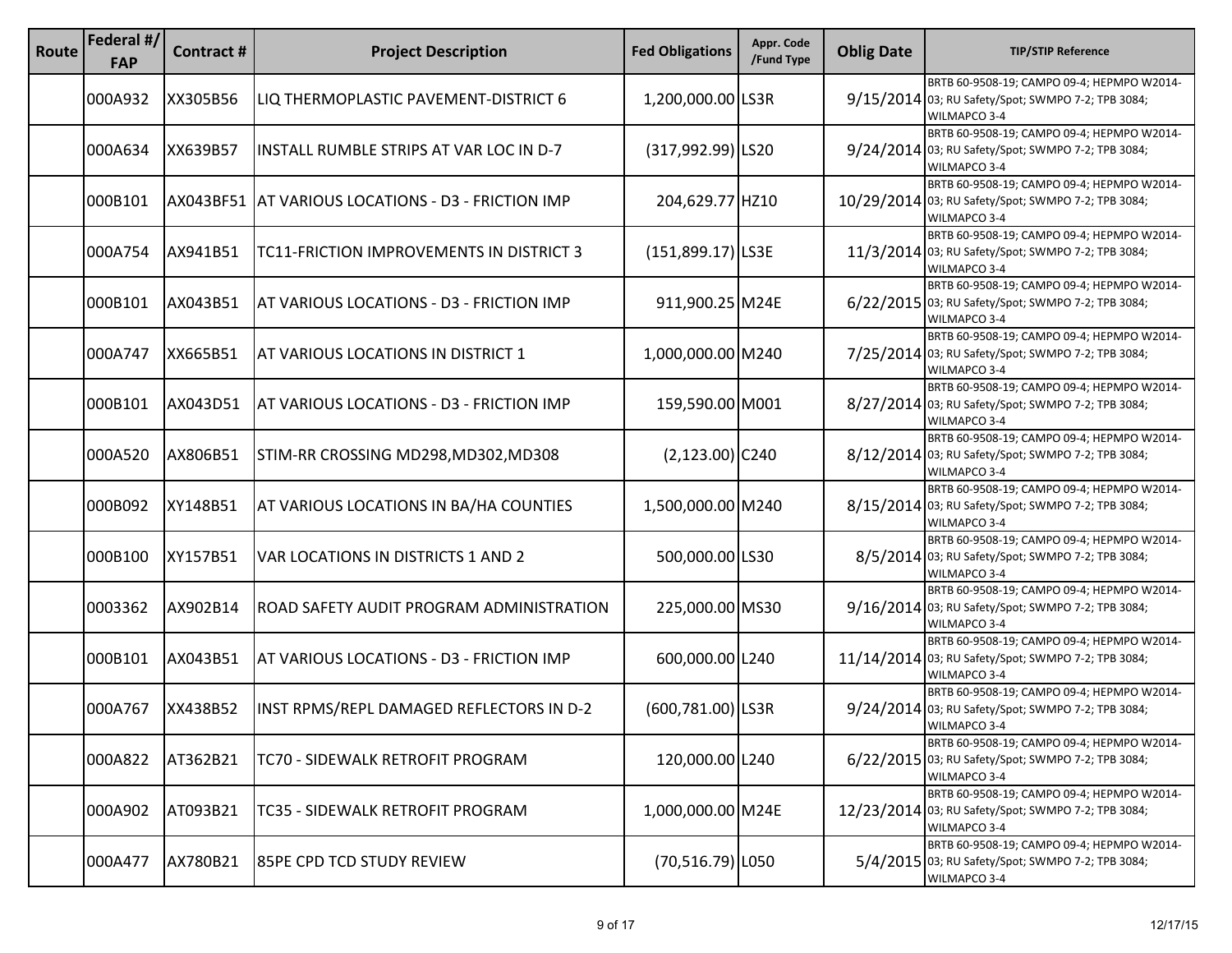| Route | Federal #/<br><b>FAP</b> | <b>Contract#</b> | <b>Project Description</b>                | <b>Fed Obligations</b> | Appr. Code<br>/Fund Type | <b>Oblig Date</b> | <b>TIP/STIP Reference</b>                                                                                         |
|-------|--------------------------|------------------|-------------------------------------------|------------------------|--------------------------|-------------------|-------------------------------------------------------------------------------------------------------------------|
|       | P00B080                  | XY151B51         | APC/CPS IN DISTRICT 3,4 AND 5             | 500,000.00 33D0        |                          |                   | BRTB 60-9508-19; CAMPO 09-4; HEPMPO W2014-<br>6/23/2015 03; RU Safety/Spot; SWMPO 7-2; TPB 3084;<br>WILMAPCO 3-4  |
|       | 000A433                  | XX355B51         | STIM-VIDEO DETECTION IN DIST 3, 6 AND 7   | $(20, 137.31)$ C200    |                          |                   | BRTB 60-9508-19; CAMPO 09-4; HEPMPO W2014-<br>12/17/2014 03; RU Safety/Spot; SWMPO 7-2; TPB 3084;<br>WILMAPCO 3-4 |
|       | 000A705                  | XX663B51         | OVERHEAD SIGN STRUC, HIGH MAST LIGHT STRU | $(9,682.53)$ LOSE      |                          |                   | BRTB 60-9508-19; CAMPO 09-4; HEPMPO W2014-<br>5/15/2015 03; RU Safety/Spot; SWMPO 7-2; TPB 3084;<br>WILMAPCO 3-4  |
|       | 000A445                  | XX357B51         | STIM-INSTALL SIGN LIGHTING SYSTEM-STWD    | $(164, 317.42)$ C240   |                          |                   | BRTB 60-9508-19; CAMPO 09-4; HEPMPO W2014-<br>03; RU Safety/Spot; SWMPO 7-2; TPB 3084;<br>WILMAPCO 3-4            |
|       | 000A958                  | XY131B51         | SIGNALS IN DISTRICT 1 AND 2               | 195,554.18 L240        |                          |                   | BRTB 60-9508-19; CAMPO 09-4; HEPMPO W2014-<br>2/3/2015 03; RU Safety/Spot; SWMPO 7-2; TPB 3084;<br>WILMAPCO 3-4   |
|       | 000A385                  | XX352B51         | STIM-VAR LOCATIONS ON I-95,495,695,I-270  | $(221, 240.44)$ C240   |                          |                   | BRTB 60-9508-19; CAMPO 09-4; HEPMPO W2014-<br>2/9/2015 03; RU Safety/Spot; SWMPO 7-2; TPB 3084;<br>WILMAPCO 3-4   |
|       | 000A705                  | XX663B51         | OVERHEAD SIGN STRUC, HIGH MAST LIGHT STRU | $(55,383.91)$ L24E     |                          |                   | BRTB 60-9508-19; CAMPO 09-4; HEPMPO W2014-<br>5/15/2015 03; RU Safety/Spot; SWMPO 7-2; TPB 3084;<br>WILMAPCO 3-4  |
|       | 000A971                  | XY134B51         | SIGNING IN DISTRICTS 6 AND 7              | 200,000.00 M001        |                          |                   | BRTB 60-9508-19; CAMPO 09-4; HEPMPO W2014-<br>11/20/2014 03; RU Safety/Spot; SWMPO 7-2; TPB 3084;<br>WILMAPCO 3-4 |
|       | 000A978                  | XX525B51         | AT VARIOUS LOCATIONS IN DISTRICT 3,4 & 5  | 1,000,000.00 M24E      |                          |                   | BRTB 60-9508-19; CAMPO 09-4; HEPMPO W2014-<br>11/14/2014 03; RU Safety/Spot; SWMPO 7-2; TPB 3084;<br>WILMAPCO 3-4 |
|       | P00A212                  | AX142B51         | MOD/INST TRAF CONTROL DEVICES IN D-6,7    | 1,075.60 L240          |                          |                   | BRTB 60-9508-19; CAMPO 09-4; HEPMPO W2014-<br>3/31/2015 03; RU Safety/Spot; SWMPO 7-2; TPB 3084;<br>WILMAPCO 3-4  |
|       | H00A239                  | XX339B51         | INST UPS AT SIGNALIZED INTERSEC-D 3,6,7   | $(180, 102.94)$  L050  |                          |                   | BRTB 60-9508-19; CAMPO 09-4; HEPMPO W2014-<br>3/31/2015 03; RU Safety/Spot; SWMPO 7-2; TPB 3084;<br>WILMAPCO 3-4  |
|       | 000A978                  | XX525B51         | AT VARIOUS LOCATIONS IN DISTRICT 3,4 & 5  | 535,896.35 M0E1        |                          |                   | BRTB 60-9508-19; CAMPO 09-4; HEPMPO W2014-<br>11/14/2014 03; RU Safety/Spot; SWMPO 7-2; TPB 3084;<br>WILMAPCO 3-4 |
|       | 000A376                  | XX347B51         | INSTALL/RECONSTRUCT TRAF SIGNALS-D-3,4,5  | $(11, 196.26)$ M240    |                          |                   | BRTB 60-9508-19; CAMPO 09-4; HEPMPO W2014-<br>6/16/2015 03; RU Safety/Spot; SWMPO 7-2; TPB 3084;<br>WILMAPCO 3-4  |
| I-95  | 000S137                  | AW336D51         | VMS/TAR DEMO PROJ-I-495 & MD 450          | $(3,063.00)$ 0470      |                          |                   | BRTB 60-9508-19; CAMPO 09-4; HEPMPO W2014-<br>8/19/2014 03; RU Safety/Spot; SWMPO 7-2; TPB 3084;<br>WILMAPCO 3-4  |
|       | 000S793                  | XX116B54         | INSTALL & REPL DAMAGED RPM'S-DISTRICT 4   | $(15,673.00)$ Q240     |                          |                   | BRTB 60-9508-19; CAMPO 09-4; HEPMPO W2014-<br>8/19/2014 03; RU Safety/Spot; SWMPO 7-2; TPB 3084;<br>WILMAPCO 3-4  |
|       | 000A477                  | AX780B21         | 85PE CPD TCD STUDY REVIEW                 | 3,366.96 L24R          |                          |                   | BRTB 60-9508-19; CAMPO 09-4; HEPMPO W2014-<br>5/4/2015 03; RU Safety/Spot; SWMPO 7-2; TPB 3084;<br>WILMAPCO 3-4   |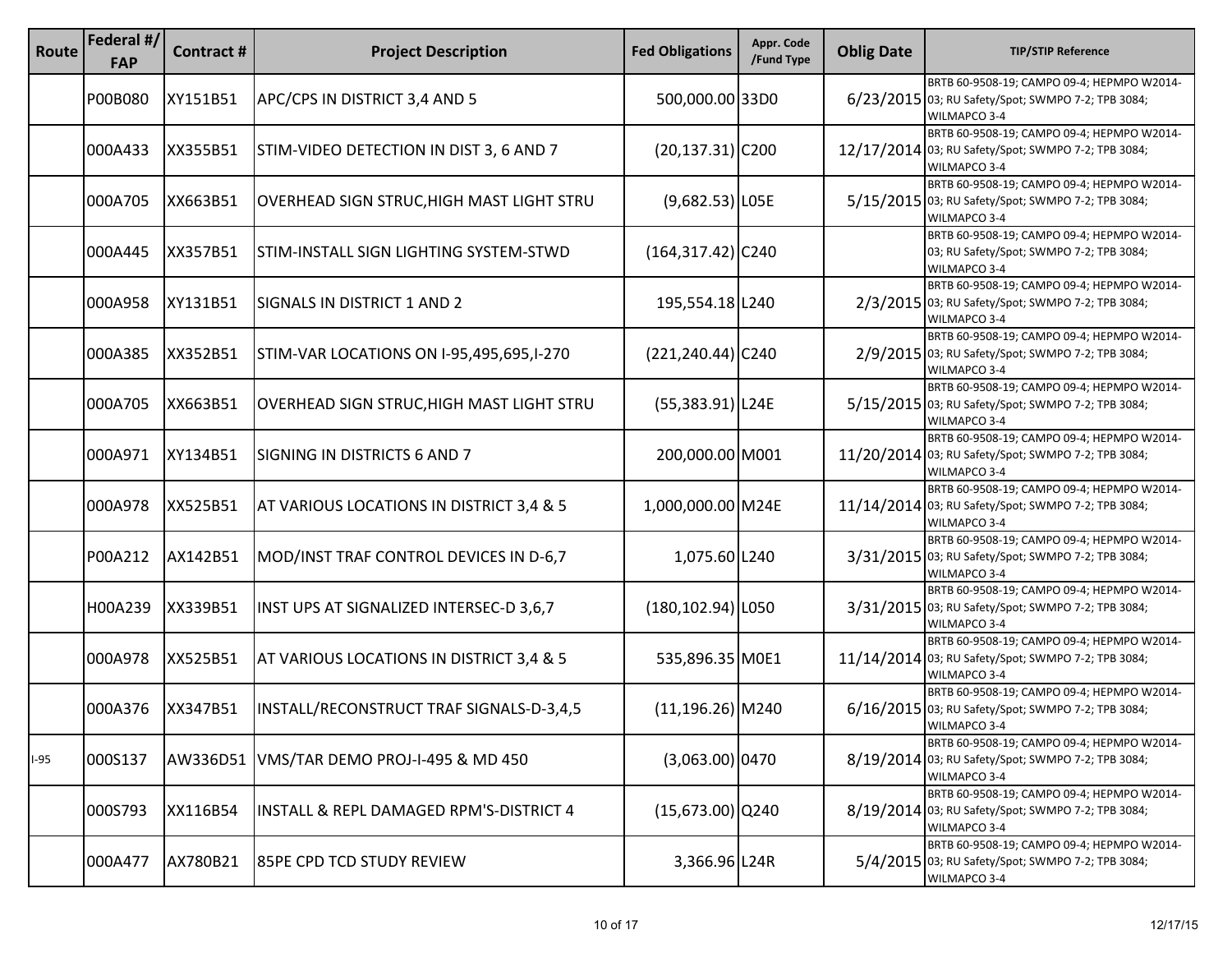| Route | Federal #/<br><b>FAP</b> | Contract # | <b>Project Description</b>                      | <b>Fed Obligations</b> | Appr. Code<br>/Fund Type | <b>Oblig Date</b> | <b>TIP/STIP Reference</b>                                                                                         |
|-------|--------------------------|------------|-------------------------------------------------|------------------------|--------------------------|-------------------|-------------------------------------------------------------------------------------------------------------------|
|       | 000S694                  | XX101B54   | <b>INSTALL &amp; UPGRADE RPM'S - DISTRICT 4</b> | $(19,772.00)$ Q360     |                          |                   | BRTB 60-9508-19; CAMPO 09-4; HEPMPO W2014-<br>8/12/2014 03; RU Safety/Spot; SWMPO 7-2; TPB 3084;<br>WILMAPCO 3-4  |
|       | 000S440                  | AW935C2B   | SIGNING DESIGN STWDE-FY 96                      | $(186, 292.00)$  L030  |                          |                   | BRTB 60-9508-19; CAMPO 09-4; HEPMPO W2014-<br>4/15/2015 03; RU Safety/Spot; SWMPO 7-2; TPB 3084;<br>WILMAPCO 3-4  |
|       | 000A958                  | XY131B51   | SIGNALS IN DISTRICT 1 AND 2                     | 70,188.68 M232         |                          |                   | BRTB 60-9508-19; CAMPO 09-4; HEPMPO W2014-<br>12/15/2014 03; RU Safety/Spot; SWMPO 7-2; TPB 3084;<br>WILMAPCO 3-4 |
|       | 000A978                  | XX525B51   | AT VARIOUS LOCATIONS IN DISTRICT 3,4 & 5        | 39,944.65 H050         |                          |                   | BRTB 60-9508-19; CAMPO 09-4; HEPMPO W2014-<br>10/14/2014 03; RU Safety/Spot; SWMPO 7-2; TPB 3084;<br>WILMAPCO 3-4 |
|       | 000A478                  | AX781B21   | 85PE CPD CONSULTANT PE                          | $(264, 187.00)$ L240   |                          |                   | BRTB 60-9508-19; CAMPO 09-4; HEPMPO W2014-<br>6/9/2015 03; RU Safety/Spot; SWMPO 7-2; TPB 3084;<br>WILMAPCO 3-4   |
|       | 000A478                  | AX781B21   | 85PE CPD CONSULTANT PE                          | $(71,945.00)$ L050     |                          |                   | BRTB 60-9508-19; CAMPO 09-4; HEPMPO W2014-<br>6/9/2015 03; RU Safety/Spot; SWMPO 7-2; TPB 3084;<br>WILMAPCO 3-4   |
|       | 000A978                  | XX525B51   | AT VARIOUS LOCATIONS IN DISTRICT 3,4 & 5        | 350,000.00 L05E        |                          |                   | BRTB 60-9508-19; CAMPO 09-4; HEPMPO W2014-<br>10/21/2014 03; RU Safety/Spot; SWMPO 7-2; TPB 3084;<br>WILMAPCO 3-4 |
|       | 000A226                  | XX343B51   | REP/REPL OH SIGN, HIGH MAST LIGHT, SIG ST       | $(676.21)$ 33D0        |                          |                   | BRTB 60-9508-19; CAMPO 09-4; HEPMPO W2014-<br>7/28/2014 03; RU Safety/Spot; SWMPO 7-2; TPB 3084;<br>WILMAPCO 3-4  |
|       | 000A207                  | AT936B51   | MOD/INST TRAFFIC DEVICES IN DIST 4 AND 5        | $(323, 673.56)$  L240  |                          |                   | BRTB 60-9508-19; CAMPO 09-4; HEPMPO W2014-<br>9/23/2014 03; RU Safety/Spot; SWMPO 7-2; TPB 3084;<br>WILMAPCO 3-4  |
|       | 000A207                  | AT936B51   | MOD/INST TRAFFIC DEVICES IN DIST 4 AND 5        | $(84,079.00)$ L050     |                          |                   | BRTB 60-9508-19; CAMPO 09-4; HEPMPO W2014-<br>9/23/2014 03; RU Safety/Spot; SWMPO 7-2; TPB 3084;<br>WILMAPCO 3-4  |
|       | 000A077                  | AT772B51   | D-4 MOD/INST SIGNING & PAVEMENT MARKINGS        | $(14, 120.00)$ Q240    |                          |                   | BRTB 60-9508-19; CAMPO 09-4; HEPMPO W2014-<br>9/10/2014 03; RU Safety/Spot; SWMPO 7-2; TPB 3084;<br>WILMAPCO 3-4  |
|       | 000A019                  | AT604C51   | SIGNALS IN DISTRICTS 3,4,5 AND 7                | $(1,088.46)$ H240      |                          |                   | BRTB 60-9508-19; CAMPO 09-4; HEPMPO W2014-<br>9/17/2014 03; RU Safety/Spot; SWMPO 7-2; TPB 3084;<br>WILMAPCO 3-4  |
|       | 000A748                  | XX661B51   | <b>SIGNALS IN DISTRICTS 1 AND 2</b>             | 280,930.00 L25E        |                          |                   | BRTB 60-9508-19; CAMPO 09-4; HEPMPO W2014-<br>8/5/2014 03; RU Safety/Spot; SWMPO 7-2; TPB 3084;<br>WILMAPCO 3-4   |
|       | 000A376                  | XX347B51   | INSTALL/RECONSTRUCT TRAF SIGNALS-D-3,4,5        | $(31,221.93)$ L24E     |                          |                   | BRTB 60-9508-19; CAMPO 09-4; HEPMPO W2014-<br>6/16/2015 03; RU Safety/Spot; SWMPO 7-2; TPB 3084;<br>WILMAPCO 3-4  |
|       | 000B079                  | AT051C51   | <b>AUTOMATIC TRAFFIC RECORDS STWD</b>           | 302,546.20 M240        |                          |                   | BRTB 60-9508-19; CAMPO 09-4; HEPMPO W2014-<br>9/9/2014 03; RU Safety/Spot; SWMPO 7-2; TPB 3084;<br>WILMAPCO 3-4   |
|       | 000A239                  | XX339B51   | INST UPS AT SIGNALIZED INTERSEC-D 3,6,7         | 213,318.30 L24E        |                          |                   | BRTB 60-9508-19; CAMPO 09-4; HEPMPO W2014-<br>3/31/2015 03; RU Safety/Spot; SWMPO 7-2; TPB 3084;<br>WILMAPCO 3-4  |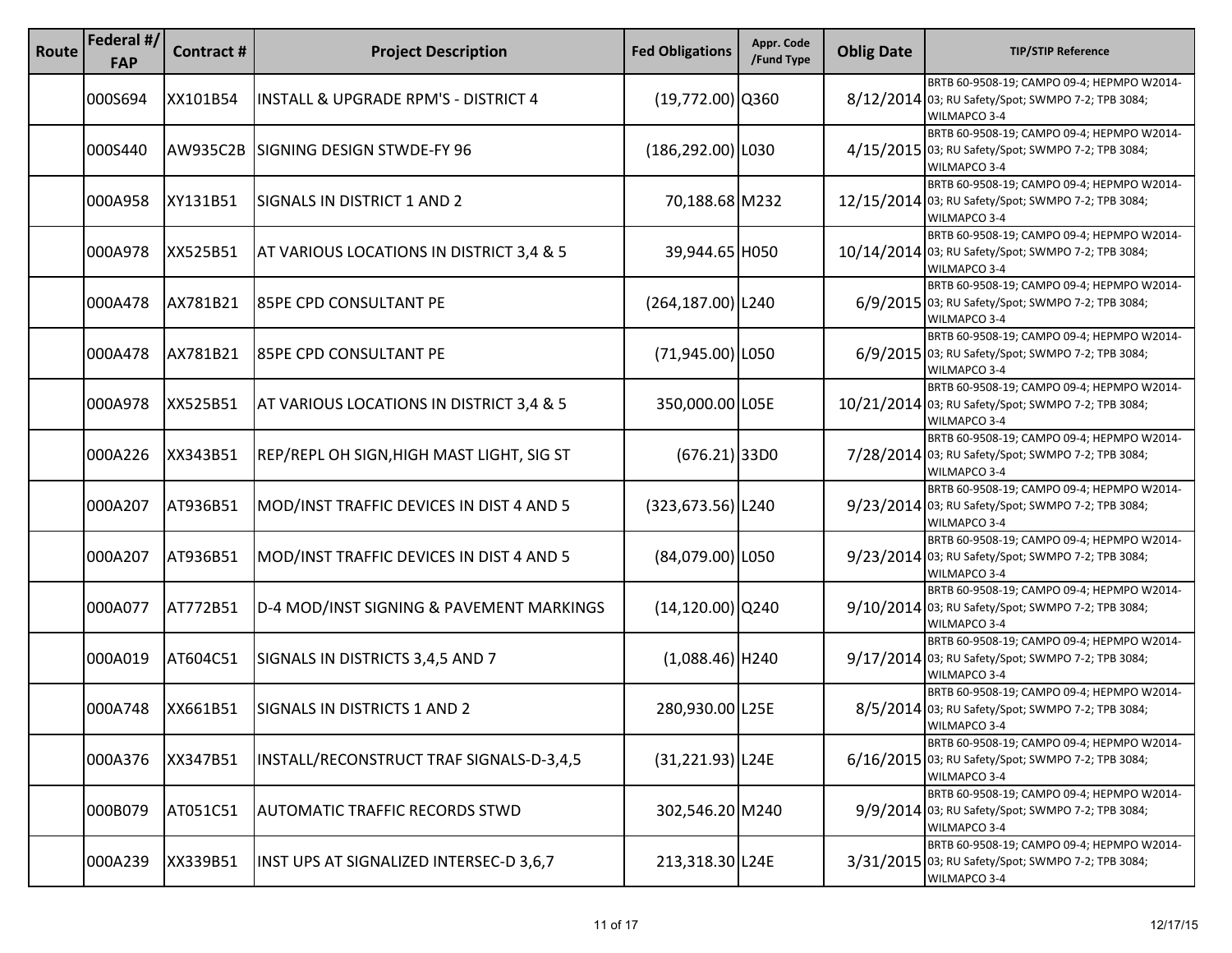| Route | Federal #/<br><b>FAP</b> | Contract # | <b>Project Description</b>                    | <b>Fed Obligations</b> | Appr. Code<br>/Fund Type | <b>Oblig Date</b> | <b>TIP/STIP Reference</b>                                                                                         |
|-------|--------------------------|------------|-----------------------------------------------|------------------------|--------------------------|-------------------|-------------------------------------------------------------------------------------------------------------------|
|       | 000A761                  | XX652B51   | LIGHTING IN DISTRICT 5                        | 493,141.90 33D0        |                          |                   | BRTB 60-9508-19; CAMPO 09-4; HEPMPO W2014-<br>12/1/2014 03; RU Safety/Spot; SWMPO 7-2; TPB 3084;<br>WILMAPCO 3-4  |
|       | 000A761                  | XX652B51   | LIGHTING IN DISTRICT 5                        | 680,896.10 M24E        |                          |                   | BRTB 60-9508-19; CAMPO 09-4; HEPMPO W2014-<br>1/13/2015 03; RU Safety/Spot; SWMPO 7-2; TPB 3084;<br>WILMAPCO 3-4  |
|       | 000A763                  | XX660B51   | LIGHTING IN DISTRICTS 1 AND 2                 | 492,932.00 M24E        |                          |                   | BRTB 60-9508-19; CAMPO 09-4; HEPMPO W2014-<br>12/23/2014 03; RU Safety/Spot; SWMPO 7-2; TPB 3084;<br>WILMAPCO 3-4 |
|       | 000B079                  | AT051B51   | AUTOMATIC TRAFFIC RECORDS STWD                | 46,970.20 M001         |                          |                   | BRTB 60-9508-19; CAMPO 09-4; HEPMPO W2014-<br>9/9/2014 03; RU Safety/Spot; SWMPO 7-2; TPB 3084;<br>WILMAPCO 3-4   |
|       | 000A920                  | XY139B51   | AT VARIOUS LOCATIONS IN DISTRICT 5            | 300,000.00 L05E        |                          |                   | BRTB 60-9508-19; CAMPO 09-4; HEPMPO W2014-<br>1/6/2015 03; RU Safety/Spot; SWMPO 7-2; TPB 3084;<br>WILMAPCO 3-4   |
|       | 000A376                  | XX347B51   | INSTALL/RECONSTRUCT TRAF SIGNALS-D-3,4,5      | (267,623.58) LOSE      |                          |                   | BRTB 60-9508-19; CAMPO 09-4; HEPMPO W2014-<br>6/16/2015 03; RU Safety/Spot; SWMPO 7-2; TPB 3084;<br>WILMAPCO 3-4  |
|       | 000A375                  | XX351B51   | SIGNAL/RECONSTRUCTS IN D-3                    | $(7,315.44)$ C240      |                          |                   | BRTB 60-9508-19; CAMPO 09-4; HEPMPO W2014-<br>2/23/2015 03; RU Safety/Spot; SWMPO 7-2; TPB 3084;<br>WILMAPCO 3-4  |
|       | 0003207                  | AT423B51   | <b>EXISTING ASC II TO ASC III CONTROLLERS</b> | $(1,040.00)$  H240     |                          |                   | BRTB 60-9508-19; CAMPO 09-4; HEPMPO W2014-<br>9/24/2014 03; RU Safety/Spot; SWMPO 7-2; TPB 3084;<br>WILMAPCO 3-4  |
|       | 000A348                  | AX572C21   | D-6 TRAF COUNTS/VOLUME DATA COLLECTION        | $(4,589.00)$ Q030      |                          |                   | BRTB 60-9508-19; CAMPO 09-4; HEPMPO W2014-<br>8/19/2014 03; RU Safety/Spot; SWMPO 7-2; TPB 3084;<br>WILMAPCO 3-4  |
|       | 000A318                  | XX415B51   | MOD/INSTALL LIGHTING IN DISTRICT 4 & 5        | (487,779.13) L240      |                          |                   | BRTB 60-9508-19; CAMPO 09-4; HEPMPO W2014-<br>5/29/2015 03; RU Safety/Spot; SWMPO 7-2; TPB 3084;<br>WILMAPCO 3-4  |
|       | 000B080                  | XY151B51   | APC/CPS IN DISTRICT 3,4 AND 5                 | 2,500,000.00 M0E2      |                          |                   | BRTB 60-9508-19; CAMPO 09-4; HEPMPO W2014-<br>6/23/2015 03; RU Safety/Spot; SWMPO 7-2; TPB 3084;<br>WILMAPCO 3-4  |
|       | 000A920                  | XY139B51   | AT VARIOUS LOCATIONS IN DISTRICT 5            | 500,000.00 M24E        |                          |                   | BRTB 60-9508-19; CAMPO 09-4; HEPMPO W2014-<br>1/6/2015 03; RU Safety/Spot; SWMPO 7-2; TPB 3084;<br>WILMAPCO 3-4   |
|       | 000A915                  | XY132B51   | <b>SIGNALS IN DISTRICT 3</b>                  | 500,000.00 M001        |                          |                   | BRTB 60-9508-19; CAMPO 09-4; HEPMPO W2014-<br>9/24/2014 03; RU Safety/Spot; SWMPO 7-2; TPB 3084;<br>WILMAPCO 3-4  |
|       | 000A915                  | XY132B51   | <b>SIGNALS IN DISTRICT 3</b>                  | 300,000.00 L05E        |                          |                   | BRTB 60-9508-19; CAMPO 09-4; HEPMPO W2014-<br>3/25/2015 03; RU Safety/Spot; SWMPO 7-2; TPB 3084;<br>WILMAPCO 3-4  |
|       | 000A896                  | XY128B51   | INST/MOD/RECONSTRUCT UPS/TRAF SIG-DIST 3      | 100,000.00 M23E        |                          |                   | BRTB 60-9508-19; CAMPO 09-4; HEPMPO W2014-<br>4/14/2015 03; RU Safety/Spot; SWMPO 7-2; TPB 3084;<br>WILMAPCO 3-4  |
|       | 000A836                  | XY125B51   | TRAFFIC CONTROL DEVICES IN DISTRICT 4         | 608,607.00 M230        |                          | 10/14/2014        | BRTB 60-9508-19; CAMPO 09-4; HEPMPO W2014-<br>03; RU Safety/Spot; SWMPO 7-2; TPB 3084;<br>WILMAPCO 3-4            |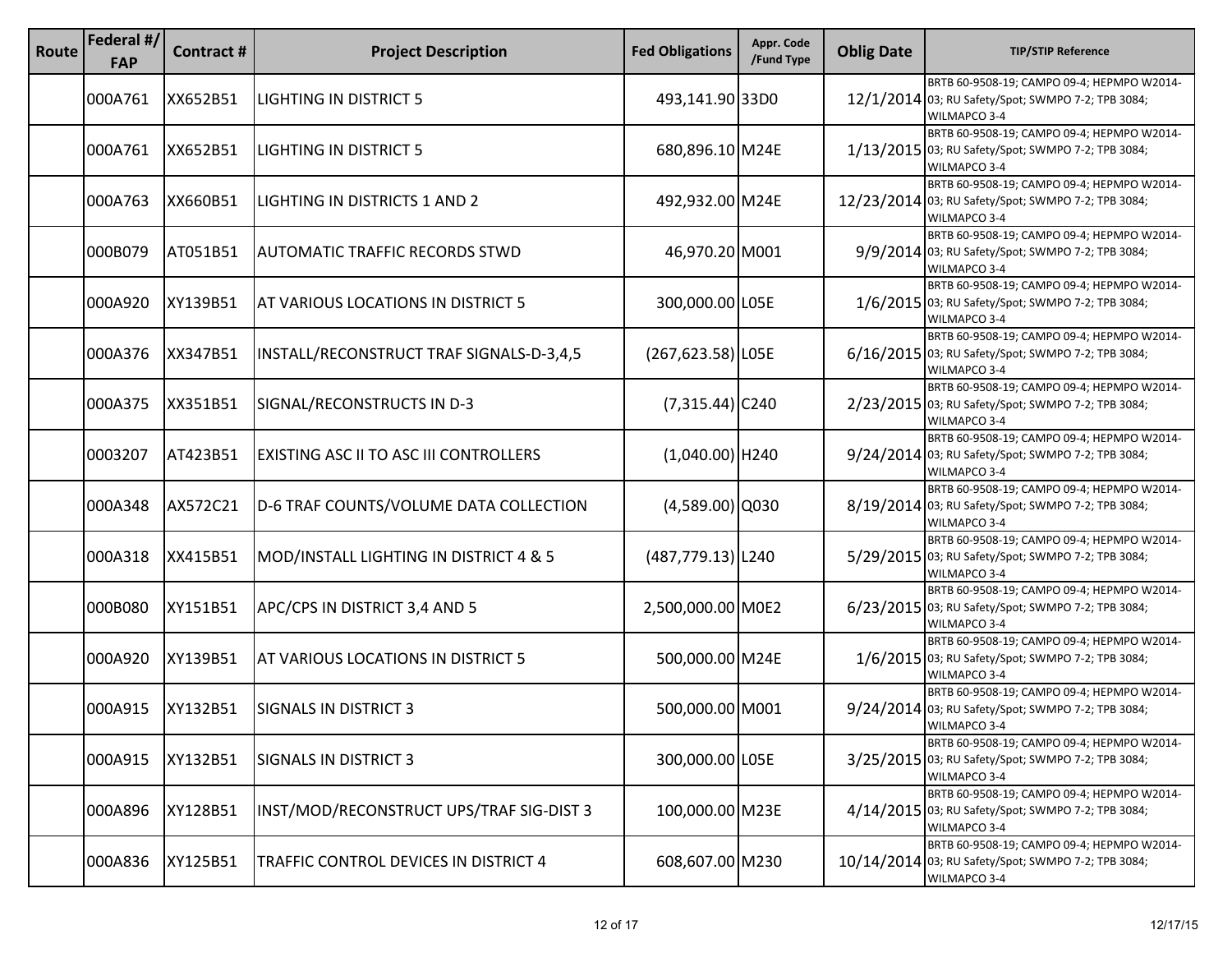| Route | Federal #/ <br><b>FAP</b> | Contract # | <b>Project Description</b>             | <b>Fed Obligations</b> | Appr. Code<br>/Fund Type | <b>Oblig Date</b> | <b>TIP/STIP Reference</b>                                                                                               |
|-------|---------------------------|------------|----------------------------------------|------------------------|--------------------------|-------------------|-------------------------------------------------------------------------------------------------------------------------|
|       | 000A731                   | AX243B27   | D-7 TRANSP SAFETY PLANNING/ENGINEERING | (360,781.16) LS3E      |                          |                   | BRTB 60-9508-19; CAMPO 09-4; HEPMPO W2014-<br>3/31/2015 03; RU Safety/Spot; SWMPO 7-2; TPB 3084;<br><b>WILMAPCO 3-4</b> |
|       | 000A732                   | AX242B28   | TDSD/IN-HOUSE SIGNAL SYSTEMIZATION     | 67,000.00 L400         |                          |                   | BRTB 60-9508-19; CAMPO 09-4; HEPMPO W2014-<br>9/24/2014 03; RU Safety/Spot; SWMPO 7-2; TPB 3084;<br><b>WILMAPCO 3-4</b> |
|       |                           |            | <b>Total:</b>                          | \$14,350,022.74        |                          |                   |                                                                                                                         |

|               |          |           | Major Projects (Funds 70, 71, 72 and 73) |                 |                |  |
|---------------|----------|-----------|------------------------------------------|-----------------|----------------|--|
| <b>US 220</b> | 14291002 | IAL609B51 | TCR-BR 1060 ON US220 OVER POTOMAC RIVER  | 273,752.00 HY10 | 2/20/2015 09-6 |  |
| <b>US 220</b> | 4291002  | IAL609K51 | TCR-BR 1060 ON US220 OVER POTOMAC RIVER  | 400,000.00 M03E | 4/7/2015 09-6  |  |
|               |          |           | <b>Total:</b>                            | \$673,752.00    |                |  |

| <b>Other Projects</b> |                  |                                                                                      |                      |                    |                                                                                                                          |
|-----------------------|------------------|--------------------------------------------------------------------------------------|----------------------|--------------------|--------------------------------------------------------------------------------------------------------------------------|
| 7515004               | AL460ZM2         | Braddock/Midlothian Road (MD736) Widening from<br>I-68 to Technology Drive - Phase 1 | 337,030.00 L9A0      | 7/28/2014 AL201205 |                                                                                                                          |
| 0003374               | IAT139B25        | UNIVERSITY OF MD-REGIONAL OPERATION FORU                                             | 51,933.00 M7T0       |                    | BRTB 60-9504-04; CAMPO 09-8; HEPMPO W2014-<br>2/9/2015 06; RU Congestion Mgmt; SWMPO 13-6; TPB 3085;<br>WILMAPCO 3-11    |
| MD07022 IAT034B21     |                  | SB - REIMBURSE MD NATIONAL RD ASSOC                                                  | 42,480.00 L97E       |                    | BRTB 60-9506-38; CAMPO 09-3; HEPMPO W2014-<br>7/1/2014 05; RU Environmental; SWMPO 6-1; TPB 3038;<br><b>WILMAPCO 3-2</b> |
| 0003361               | <b>IAT028B11</b> | <b>IMPLEMENTATION ASSISTANCE-FREIGHT MODEL</b>                                       | 350,000.00 39TE      |                    | BRTB 60-9504-04; CAMPO 09-8; HEPMPO W2014-<br>7/25/2014 06; RU Congestion Mgmt; SWMPO 13-6; TPB 3085;<br>WILMAPCO 3-11   |
| 0001849               | AT956B21         | RECREATIONAL TRAILS PROGRAM-FY06                                                     | $(65,509.00)$ H940   |                    | BRTB 60-9506-38; CAMPO 09-3; HEPMPO W2014-<br>6/8/2015 05; RU Environmental; SWMPO 6-1; TPB 3038;<br><b>WILMAPCO 3-2</b> |
| 0001849               | <b>JAT956B21</b> | RECREATIONAL TRAILS PROGRAM-FY06                                                     | $(98, 593.67)$  L940 |                    | BRTB 60-9506-38; CAMPO 09-3; HEPMPO W2014-<br>6/8/2015 05; RU Environmental; SWMPO 6-1; TPB 3038;<br>WILMAPCO 3-2        |
| FY15003               | AT723B22         | RECREATIONAL TRAILS FY 15 PROJECTS                                                   | 740,573.00 M94E      |                    | BRTB 60-9506-38; CAMPO 09-3; HEPMPO W2014-<br>1/7/2015 05; RU Environmental; SWMPO 6-1; TPB 3038;<br>WILMAPCO 3-2        |
| 0003368               | AX028B12         | ASSISTANCE FOR ADVANCED TRAVEL ANALYSIS                                              | 700,000.00 M8T0      |                    | BRTB 60-9504-04; CAMPO 09-8; HEPMPO W2014-<br>10/22/2014 06; RU Congestion Mgmt; SWMPO 13-6; TPB 3085;<br>WILMAPCO 3-11  |
| S000380               | <b>HS232E51</b>  | SRTS GYG INFRASTRUCT SAFETY IMPROVEMENTS                                             | 202,035.00 LU30      |                    | BRTB 60-9506-38; CAMPO 09-3; HEPMPO W2014-<br>5/26/2015 05; RU Environmental; SWMPO 6-1; TPB 3038;<br>WILMAPCO 3-2       |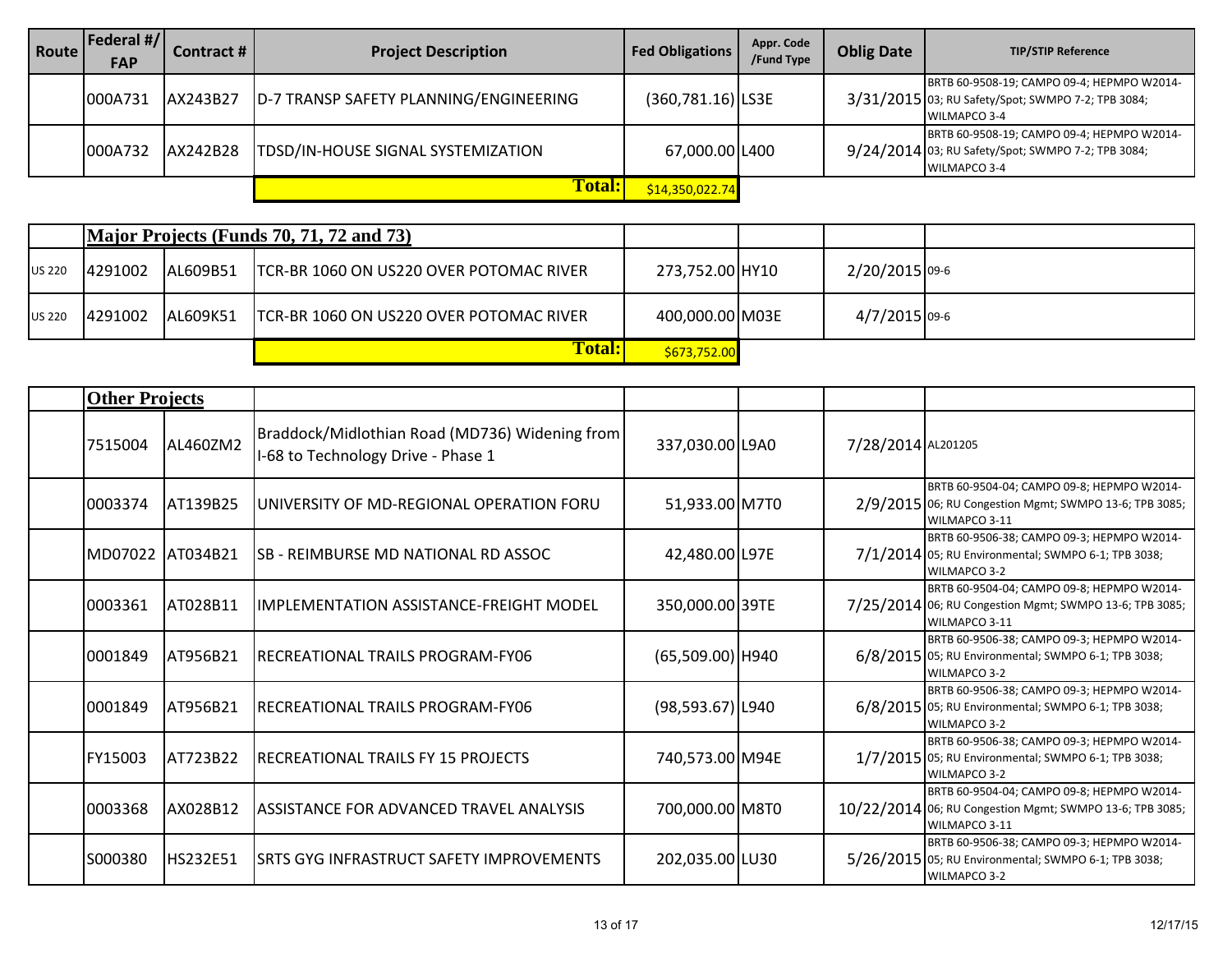| Route | Federal #/<br><b>FAP</b> | Contract#       | <b>Project Description</b>                      | <b>Fed Obligations</b> | Appr. Code<br>/Fund Type | <b>Oblig Date</b> | <b>TIP/STIP Reference</b>                                                                                               |
|-------|--------------------------|-----------------|-------------------------------------------------|------------------------|--------------------------|-------------------|-------------------------------------------------------------------------------------------------------------------------|
|       | S000380                  | <b>HS232C51</b> | <b>SRTS GYG INFRASTRUCT SAFETY IMPROVEMENTS</b> | 291,522.00 LU2E        |                          |                   | BRTB 60-9506-38; CAMPO 09-3; HEPMPO W2014-<br>5/26/2015 05; RU Environmental; SWMPO 6-1; TPB 3038;<br>WILMAPCO 3-2      |
|       | 0003379                  | AX352D51        | <b>SAFE ROUTES TO SCHOOL PROGRAM</b>            | 148,000.00 L220        |                          |                   | BRTB 60-9506-38; CAMPO 09-3; HEPMPO W2014-<br>1/16/2015 05; RU Environmental; SWMPO 6-1; TPB 3038;<br>WILMAPCO 3-2      |
|       | S000380                  | HS232D51        | <b>SRTS GYG INFRASTRUCT SAFETY IMPROVEMENTS</b> | 32,700.00 LU2R         |                          |                   | BRTB 60-9506-38; CAMPO 09-3; HEPMPO W2014-<br>5/26/2015 05; RU Environmental; SWMPO 6-1; TPB 3038;<br>WILMAPCO 3-2      |
|       | 0003391                  | HS233B21        | <b>GYG NON-INFRASTRUCT SAFETY IMPROVEMENTS</b>  | 115,414.00 LU1E        |                          |                   | BRTB 60-9506-38; CAMPO 09-3; HEPMPO W2014-<br>5/26/2015 05; RU Environmental; SWMPO 6-1; TPB 3038;<br>WILMAPCO 3-2      |
|       | 0003391                  | HS233B21        | GYG NON-INFRASTRUCT SAFETY IMPROVEMENTS         | 122,511.00 LU10        |                          |                   | BRTB 60-9506-38; CAMPO 09-3; HEPMPO W2014-<br>5/26/2015 05; RU Environmental; SWMPO 6-1; TPB 3038;<br>WILMAPCO 3-2      |
|       | S000380                  | HS232B51        | <b>SRTS GYG INFRASTRUCT SAFETY IMPROVEMENTS</b> | 177,110.00 LU3E        |                          |                   | BRTB 60-9506-38; CAMPO 09-3; HEPMPO W2014-<br>5/26/2015 05; RU Environmental; SWMPO 6-1; TPB 3038;<br>WILMAPCO 3-2      |
|       | 0003366                  | AT472C6B        | CHART OCEAN CITY DETECTORS O & M FY 15          | 292,575.00 M0E1        |                          |                   | BRTB 60-9504-04; CAMPO 09-8; HEPMPO W2014-<br>2/20/2015 06; RU Congestion Mgmt; SWMPO 13-6; TPB 3085;<br>WILMAPCO 3-11  |
|       | 3114024                  |                 | AW557B21 SOC 3,4 & 5 & ASSOC FIELD OPERAT       | $(1,329.00)$ Q400      |                          |                   | BRTB 60-9504-04; CAMPO 09-8; HEPMPO W2014-<br>8/19/2014 06; RU Congestion Mgmt; SWMPO 13-6; TPB 3085;<br>WILMAPCO 3-11  |
|       | 3114053                  | AT029E6A        | CHART ERT SALARY FOR FY 2015                    | 750,000.00 M24E        |                          |                   | BRTB 60-9504-04; CAMPO 09-8; HEPMPO W2014-<br>3/20/2015 06; RU Congestion Mgmt; SWMPO 13-6; TPB 3085;<br>WILMAPCO 3-11  |
|       | 3114053                  | AT029D61        | CHART ERT SALARY FOR FY 2015                    | 2,277,184.00 M030      |                          |                   | BRTB 60-9504-04; CAMPO 09-8; HEPMPO W2014-<br>10/20/2014 06; RU Congestion Mgmt; SWMPO 13-6; TPB 3085;<br>WILMAPCO 3-11 |
|       | MD11002                  | AB384B61        | COST ASSOC WITH HVY RAIN&FLD STWD 9/5/11        | $(97,662.00)$ ER80     |                          |                   | BRTB 60-9508-19; CAMPO 09-4; HEPMPO W2014-<br>9/23/2014 03; RU Safety/Spot; SWMPO 7-2; TPB 3084;<br>WILMAPCO 3-4        |
|       | 3114048                  | AT040B61        | CHART IN-HOUSE STAFF FOR FY 2014                | 918,285.00 M240        |                          |                   | BRTB 60-9504-04; CAMPO 09-8; HEPMPO W2014-<br>8/15/2014 06; RU Congestion Mgmt; SWMPO 13-6; TPB 3085;<br>WILMAPCO 3-11  |
|       | 0003367                  | AX790B22        | <b>CHART LEASED CIRCUITS FOR FY 15</b>          | 400,000.00 M240        |                          |                   | BRTB 60-9504-04; CAMPO 09-8; HEPMPO W2014-<br>2/3/2015 06; RU Congestion Mgmt; SWMPO 13-6; TPB 3085;<br>WILMAPCO 3-11   |
|       | 3114053                  | AT029C61        | CHART ERT SALARY FOR FY 2015                    | 525,336.00 L03E        |                          |                   | BRTB 60-9504-04; CAMPO 09-8; HEPMPO W2014-<br>10/20/2014 06; RU Congestion Mgmt; SWMPO 13-6; TPB 3085;<br>WILMAPCO 3-11 |
|       | 0003302                  | AX280B63        | CHART VEHICLES FOR FY 2014 - OPERATIONS         | 904,467.00 M24E        |                          |                   | BRTB 60-9504-04; CAMPO 09-8; HEPMPO W2014-<br>3/31/2015 06; RU Congestion Mgmt; SWMPO 13-6; TPB 3085;<br>WILMAPCO 3-11  |
|       | 3114053                  | AT029B51        | CHART ERT SALARY FOR FY 2015                    | 2,300,000.00 M24E      |                          |                   | BRTB 60-9504-04; CAMPO 09-8; HEPMPO W2014-<br>6/29/2015 06; RU Congestion Mgmt; SWMPO 13-6; TPB 3085;<br>WILMAPCO 3-11  |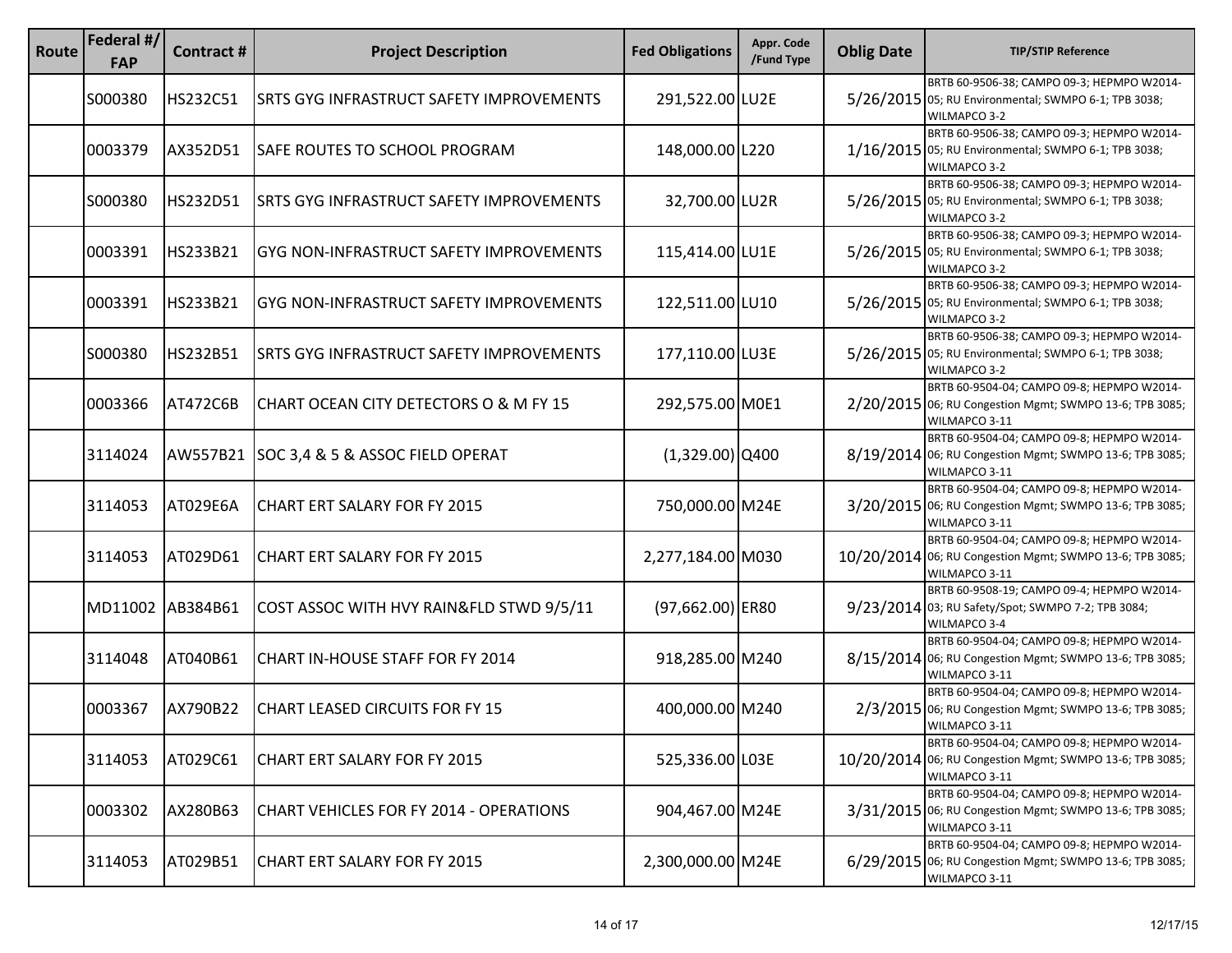| Route | Federal #/<br><b>FAP</b> | Contract#       | <b>Project Description</b>               | <b>Fed Obligations</b> | Appr. Code<br>/Fund Type | <b>Oblig Date</b> | <b>TIP/STIP Reference</b>                                                                                          |
|-------|--------------------------|-----------------|------------------------------------------|------------------------|--------------------------|-------------------|--------------------------------------------------------------------------------------------------------------------|
|       | 0003241                  | AX298B91        | SAFETY INSPECTION FOR BRIDGE SERVICES    | $(10,500.00)$  L1CR    |                          |                   | BRTB 60-9310-13; CAMPO 09-6; HEPMPO W2014-<br>8/1/2014 08; RU Bridge; SWMPO 9-4; TPB 3081; WILMAPCO 3-             |
|       | 0003352                  | <b>AREAWIDE</b> | OLD MILL BOTTOM RD-CSX TRANS 140426F     | $(1,538.00)$ M438      |                          |                   | BRTB 60-9508-19; CAMPO 09-4; HEPMPO W2014-<br>9/12/2014 03; RU Safety/Spot; SWMPO 7-2; TPB 3084;<br>WILMAPCO 3-4   |
|       | 000A720                  | AX242B27        | COLLECT/MAINTAIN DATE FOR RAILROAD PROG  | 118,000.00 LS3E        |                          |                   | BRTB 60-9508-19; CAMPO 09-4; HEPMPO W2014-<br>6/22/2015 03; RU Safety/Spot; SWMPO 7-2; TPB 3084;<br>WILMAPCO 3-4   |
|       | 0003311                  | AT057B51        | CONCRETE RD/ROSS AVE-CSX TRANSPORTATION  | 379,455.00 LS40        |                          |                   | BRTB 60-9508-19; CAMPO 09-4; HEPMPO W2014-<br>8/28/2014 03; RU Safety/Spot; SWMPO 7-2; TPB 3084;<br>WILMAPCO 3-4   |
|       | 0003352                  | AREAWIDE        | OLD MILL BOTTOM RD-CSX TRANS 140426F     | 1,537.00 438E          |                          |                   | BRTB 60-9508-19; CAMPO 09-4; HEPMPO W2014-<br>9/12/2014 03; RU Safety/Spot; SWMPO 7-2; TPB 3084;<br>WILMAPCO 3-4   |
|       | 000A655                  | AX998C51        | RTC-TRANSIT ORIENTED PEDEST ACCESS - D-4 | 31,155.36 Q240         |                          |                   | BRTB 60-9508-19; CAMPO 09-4; HEPMPO W2014-<br>8/21/2014 03; RU Safety/Spot; SWMPO 7-2; TPB 3084;<br>WILMAPCO 3-4   |
|       | 000A654                  | AX995B51        | RTC-TRANSIT ORIENTED PEDEST ACCESS - D-3 | 43,404.06 M24E         |                          |                   | BRTB 60-9508-19; CAMPO 09-4; HEPMPO W2014-<br>6/30/2015 03; RU Safety/Spot; SWMPO 7-2; TPB 3084;<br>WILMAPCO 3-4   |
|       | 000A780                  | AX644B53        | TC11-TRANSIT ORIENTED PEDEST ACCESS D-5  | 5,716.24 Q240          |                          |                   | BRTB 60-9508-19; CAMPO 09-4; HEPMPO W2014-<br>7/7/2014 03; RU Safety/Spot; SWMPO 7-2; TPB 3084;<br>WILMAPCO 3-4    |
|       | 000A780                  | AX644B53        | TC11-TRANSIT ORIENTED PEDEST ACCESS D-5  | 259,769.71 L24E        |                          |                   | BRTB 60-9508-19; CAMPO 09-4; HEPMPO W2014-<br>7/7/2014 03; RU Safety/Spot; SWMPO 7-2; TPB 3084;<br>WILMAPCO 3-4    |
|       | 000A820                  | AT502B54        | TC70-CHESAPEAKE BAY WATERSHED PROGRAM-D6 | $(1,827.48)$ L24E      |                          |                   | BRTB 60-9506-38; CAMPO 09-3; HEPMPO W2014-<br>6/24/2015 05; RU Environmental; SWMPO 6-1; TPB 3038;<br>WILMAPCO 3-2 |
|       | 000A807                  | AX264B52        | TC11-LEGACY PAVEMENT IMP-DISTRICT 3      | 92,929.06 33C0         |                          |                   | BRTB 60-9506-38; CAMPO 09-3; HEPMPO W2014-<br>11/5/2014 05; RU Environmental; SWMPO 6-1; TPB 3038;<br>WILMAPCO 3-2 |
|       | 000A807                  | AX264C52        | TC11-LEGACY PAVEMENT IMP-DISTRICT 3      | 1,299,409.00 M240      |                          |                   | BRTB 60-9506-38; CAMPO 09-3; HEPMPO W2014-<br>9/9/2014 05; RU Environmental; SWMPO 6-1; TPB 3038;<br>WILMAPCO 3-2  |
|       | 000A815                  | AX610B22        | TC70-PHASE 1 WATERSHED IMPROVEMENT PLAN  | 108,000.00 L24E        |                          |                   | BRTB 60-9506-38; CAMPO 09-3; HEPMPO W2014-<br>6/22/2015 05; RU Environmental; SWMPO 6-1; TPB 3038;<br>WILMAPCO 3-2 |
|       | 000A983                  | AT088B51        | TC56-TMDL AT VARIOUS LOCATIONS IN DIST 7 | 3,036,499.00 M240      |                          |                   | BRTB 60-9506-38; CAMPO 09-3; HEPMPO W2014-<br>9/23/2014 05; RU Environmental; SWMPO 6-1; TPB 3038;<br>WILMAPCO 3-2 |
|       | 000A817                  | AT502D51        | TC70-CHESAPEAKE BAY WATERSHED PROGRAM-D4 | 19,948.50 L050         |                          |                   | BRTB 60-9506-38; CAMPO 09-3; HEPMPO W2014-<br>9/12/2014 05; RU Environmental; SWMPO 6-1; TPB 3038;<br>WILMAPCO 3-2 |
|       | 000A818                  | AT502F52        | TC70-CHESAPEAKE BAY WATERSHED PROGRAM D7 | 31,334.16 L24R         |                          | 11/14/2014        | BRTB 60-9506-38; CAMPO 09-3; HEPMPO W2014-<br>05; RU Environmental; SWMPO 6-1; TPB 3038;<br>WILMAPCO 3-2           |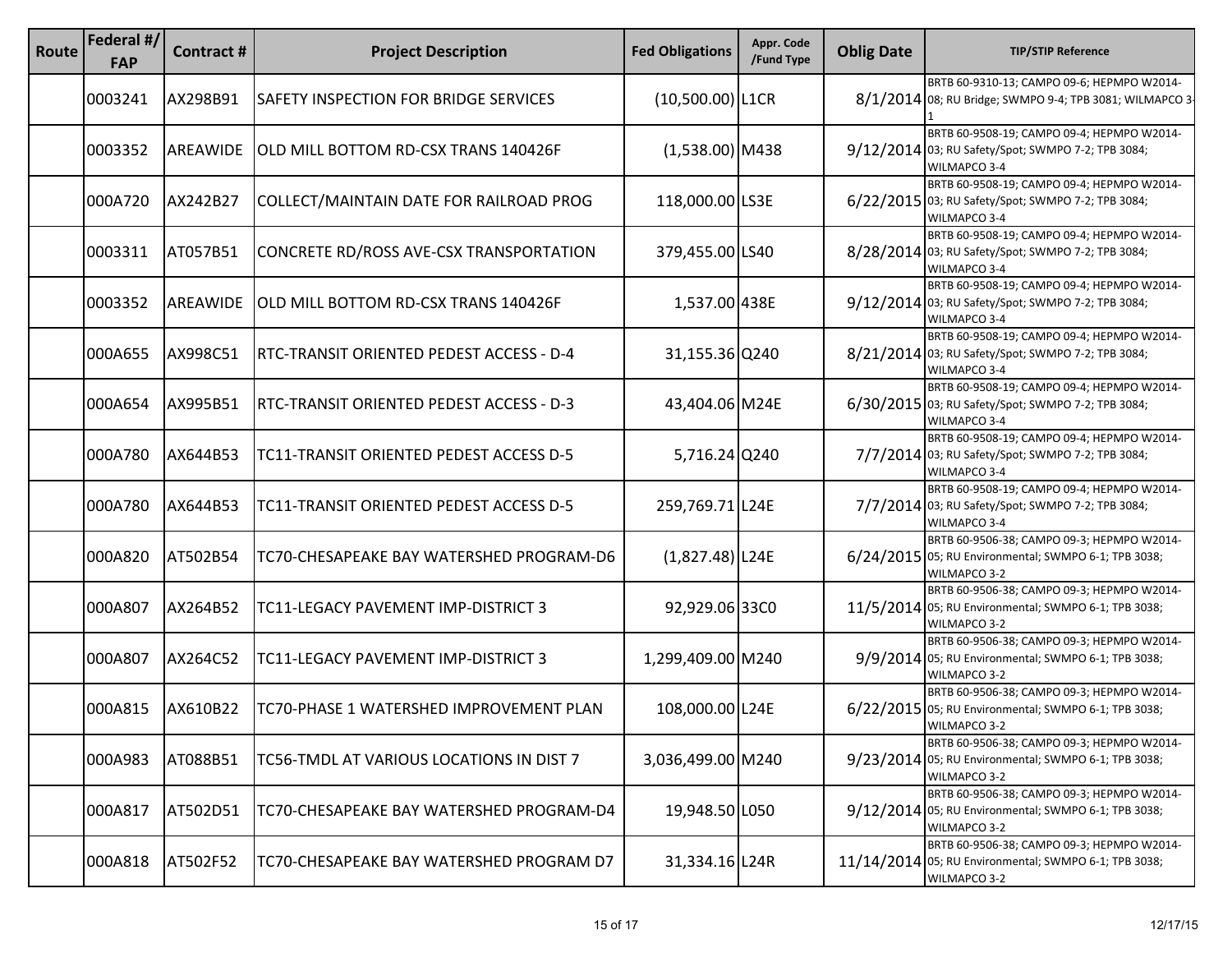| Route       | Federal #/<br><b>FAP</b> | <b>Contract#</b> | <b>Project Description</b>                                                              | <b>Fed Obligations</b> | Appr. Code<br>/Fund Type | <b>Oblig Date</b> | <b>TIP/STIP Reference</b>                                                                                              |
|-------------|--------------------------|------------------|-----------------------------------------------------------------------------------------|------------------------|--------------------------|-------------------|------------------------------------------------------------------------------------------------------------------------|
|             | 000A805                  | AX264B51         | TC11-LEGACY PAVEMENT IMP-DIST 2/DIST 4                                                  | 322,717.37 L240        |                          |                   | BRTB 60-9506-38; CAMPO 09-3; HEPMPO W2014-<br>11/4/2014 05; RU Environmental; SWMPO 6-1; TPB 3038;<br>WILMAPCO 3-2     |
|             | 000A984                  | AT089B51         | TC56-AT VARIOUS LOCATIONS IN DIST 5                                                     | 986,882.00 M240        |                          |                   | BRTB 60-9506-38; CAMPO 09-3; HEPMPO W2014-<br>7/22/2014 05; RU Environmental; SWMPO 6-1; TPB 3038;<br>WILMAPCO 3-2     |
|             | 000A847                  | AT799E53         | TC70-SWM AT VARIOUS LOCATIONS IN DIST 5                                                 | 400,000.00 Q770        |                          |                   | BRTB 60-9506-38; CAMPO 09-3; HEPMPO W2014-<br>8/5/2014 05; RU Environmental; SWMPO 6-1; TPB 3038;<br>WILMAPCO 3-2      |
|             | 000A863                  | AX929B51         | TC70-SWM AT VARIOUS LOCATION IN DIST 3                                                  | 302,131.36 L23E        |                          |                   | BRTB 60-9506-38; CAMPO 09-3; HEPMPO W2014-<br>12/12/2014 05; RU Environmental; SWMPO 6-1; TPB 3038;<br>WILMAPCO 3-2    |
|             | 000A938                  | AT086C51         | TC56-AT VARIOUS LOCATIONS IN DISTRICT 3                                                 | 1,117,449.02 M230      |                          |                   | BRTB 60-9506-38; CAMPO 09-3; HEPMPO W2014-<br>9/9/2014 05; RU Environmental; SWMPO 6-1; TPB 3038;<br>WILMAPCO 3-2      |
|             | 000A938                  | AT086D51         | TC56-AT VARIOUS LOCATIONS IN DISTRICT 3                                                 | 1,000,000.00 M24E      |                          |                   | BRTB 60-9506-38; CAMPO 09-3; HEPMPO W2014-<br>1/13/2015 05; RU Environmental; SWMPO 6-1; TPB 3038;<br>WILMAPCO 3-2     |
|             | 000A939                  | AT087D51         | TC56-AT VARIOUS LOCATIONS IN DISTRICT 5                                                 | 2,000,000.00 M230      |                          |                   | BRTB 60-9506-38; CAMPO 09-3; HEPMPO W2014-<br>2/3/2015 05; RU Environmental; SWMPO 6-1; TPB 3038;<br>WILMAPCO 3-2      |
|             | 000A820                  | AT502B54         | TC70-CHESAPEAKE BAY WATERSHED PROGRAM-D6                                                | $(22, 387.18)$ LOSE    |                          |                   | BRTB 60-9506-38; CAMPO 09-3; HEPMPO W2014-<br>6/24/2015 05; RU Environmental; SWMPO 6-1; TPB 3038;<br>WILMAPCO 3-2     |
|             | 3114049                  | SD104B94         | CHART SYSTEM DEVELOPMENT FY 2015-2016                                                   | 5,120,000.00 M24E      |                          |                   | BRTB 60-9504-04; CAMPO 09-8; HEPMPO W2014-<br>5/13/2015 06; RU Congestion Mgmt; SWMPO 13-6; TPB 3085;<br>WILMAPCO 3-11 |
|             | 000B139                  | AT916            | Local Agency Bridge Inspection Program -<br>FY2016/2017 - Other                         | 500,000.00 M24E        |                          |                   | BRTB 60-9310-13; CAMPO 09-6; HEPMPO W2014-<br>6/30/2015 08; RU Bridge; SWMPO 9-4; TPB 3081; WILMAPCO 3                 |
| <b>US40</b> | 1251055                  | <b>STATEWIDE</b> | MD 222 TO DELAWARE STATE LINE - INSTALL /<br>REPLACE TRAFFIC BARRIER - CONST            | $(160,001.65)$  L24E   |                          |                   | BRTB 60-9504-04; CAMPO 09-8; HEPMPO W2014-<br>9/5/2014 06; RU Congestion Mgmt; SWMPO 13-6; TPB 3085;<br>WILMAPCO 3-11  |
|             | 000A966                  | XX528B51         | Statewide-ADA Compliance (Retrofit) Program for<br>FY 2013. - Preliminary Engineering - | 384,000.00 M24E        |                          |                   | BRTB 60-9508-19; CAMPO 09-4; HEPMPO W2014-<br>12/17/2014 03; RU Safety/Spot; SWMPO 7-2; TPB 3084;<br>WILMAPCO 3-4      |
|             | 0003400                  | AX103B2D         | CATT Lab Support for FHWA Performance and Data<br>OTHER -                               | 100,000.00 M448        |                          |                   | BRTB 60-9504-04; CAMPO 09-8; HEPMPO W2014-<br>6/5/2015 06; RU Congestion Mgmt; SWMPO 13-6; TPB 3085;<br>WILMAPCO 3-11  |
|             | 0003390                  | SP707B2M         | Local Technical Assistance Program - FY15                                               | 99,863.00 M438         |                          |                   | BRTB 60-9506-38; CAMPO 09-3; HEPMPO W2014-<br>3/31/2015 05; RU Environmental; SWMPO 6-1; TPB 3038;<br>WILMAPCO 3-2     |
|             | 000B139                  | AT916            | Local Agency Bridge Inspection Program -<br>FY2016/2017 - Other                         | 11,000,000.00 L11E     |                          |                   | BRTB 60-9310-13; CAMPO 09-6; HEPMPO W2014-<br>6/30/2015 08; RU Bridge; SWMPO 9-4; TPB 3081; WILMAPCO 3-                |
|             | 0001925                  |                  | <b>STATEWIDE   Morgan State University Transportation Center</b>                        | $(22,753.00)$ LY60     |                          |                   | BRTB 60-9504-04; CAMPO 09-8; HEPMPO W2014-<br>8/1/2014 06; RU Congestion Mgmt; SWMPO 13-6; TPB 3085;<br>WILMAPCO 3-11  |